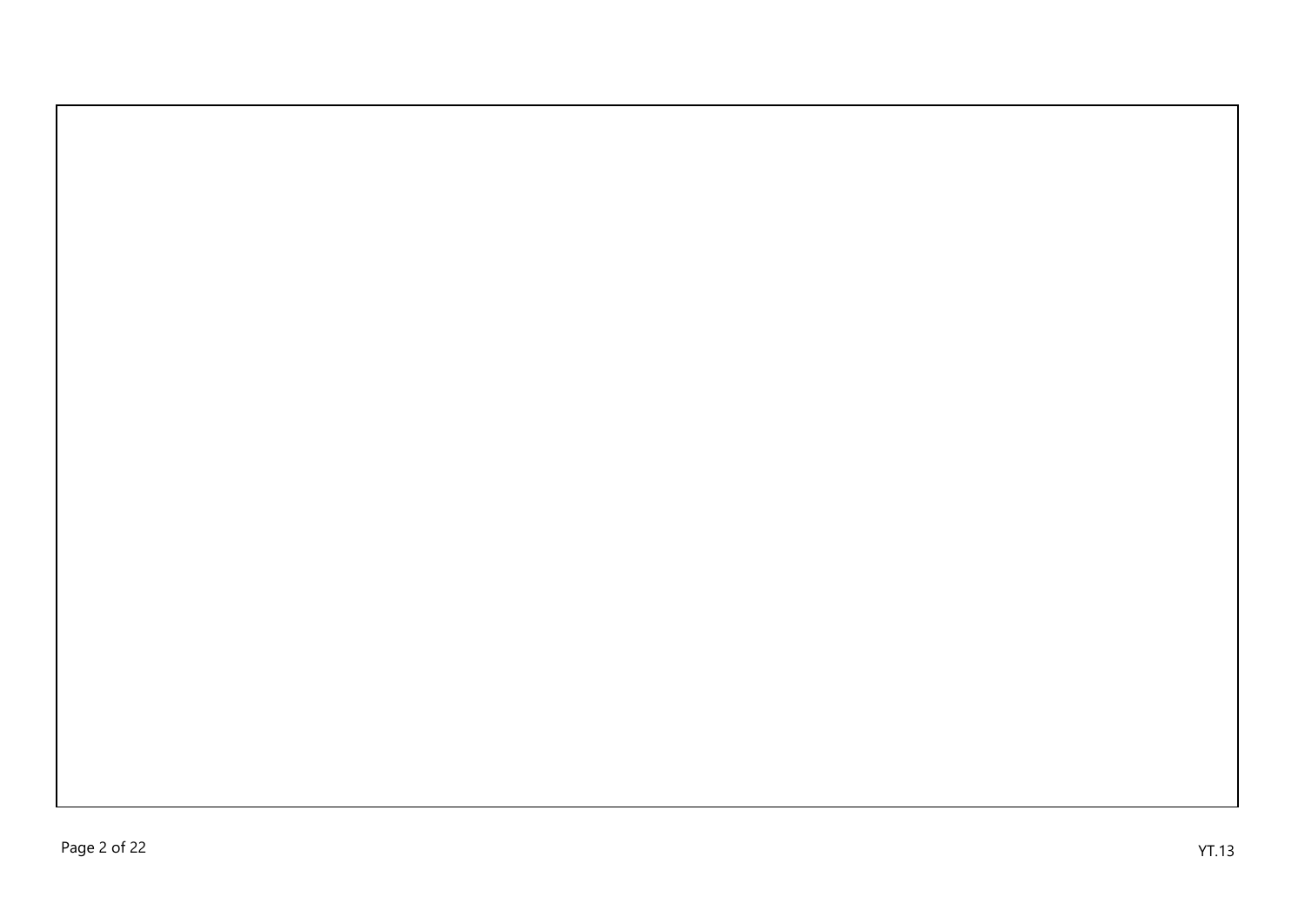| #              | Island     | House Name            | Name                         | Sex         | National ID | ، ه ، بر <u>م</u>                                             | يترمثر                                                               |
|----------------|------------|-----------------------|------------------------------|-------------|-------------|---------------------------------------------------------------|----------------------------------------------------------------------|
| S. Feydhoo     |            |                       |                              |             |             |                                                               |                                                                      |
|                | S. Feydhoo | Aage                  | Muslima Waheed               | $\mathsf F$ | A015294     | پر ج                                                          | وحشوق المرار                                                         |
| $\overline{2}$ | S. Feydhoo | Aasthaanaa            | Fathimath Anaa Fahd          | F           | A307507     | ۇ ھۇيۇ                                                        | و ده د پر دره                                                        |
| 3              | S. Feydhoo | Alividhaage           | Aishath Samna Khalid         | F           | A064807     | أزوه وزء                                                      | مەر خىم ئىسى ئىر                                                     |
| 4              | S. Feydhoo | Alividhaage           | Fathimath Samha Khalid       | F           | A064808     | ړ وه وگړي<br>مرم                                              | وٌ وَدَهِ رَهُ لاَ رَوْرٌ                                            |
| 5              | S. Feydhoo | Alividhaage           | Ahmed Sanoon Khalid          | M           | A070202     | تزووقرى                                                       | رەر ئەسەردە ئەدەر                                                    |
| 6              | S. Feydhoo | Athamaage             | Hussain Ali                  | ${\sf M}$   | A117479     | ر ر د »<br>د ه <del>د</del> د                                 | بر سکه شهر اندانی                                                    |
| $\overline{7}$ | S. Feydhoo | Balloon               | Mariyam Waheed               | F           | A125141     | ه دو ه<br>ده مرس                                              | رەرە رېر                                                             |
| $\overline{8}$ | S. Feydhoo | <b>Beach House</b>    | Ahmed Asim                   | M           | A016128     | ھەمجەر مەھ                                                    | أرەر ئەسو                                                            |
| 9              | S. Feydhoo | Benhaage              | Aishath Sheewa Abdul Latheef | F           | A270678     | ړ ه پر <sup>ي</sup>                                           | و<br>وگرشو شوه مەھىرمىي بى                                           |
| 10             | S. Feydhoo | Benhaage              | Maryam Seeba                 | F           | A270680     | ې ۵ پرې<br>خ <i>ه مرگ</i> ک                                   | ويوده بدة                                                            |
| 11             | S. Feydhoo | <b>Brightly Villa</b> | Mariyam Najma                | F           | A045165     | ە ئەرق <sub>ى</sub> بورگ                                      | ره ره پره و                                                          |
| 12             | S. Feydhoo | <b>Brightly Villa</b> | Mohamed Naim Rasheed         | M           | A332621     | ە ئەرق <sub>ى</sub> بورگ                                      | ورەرو ئەر ئەشرى                                                      |
| $ 13\rangle$   | S. Feydhoo | Buruneege             | Fathimath Manikfaan          | $\mathsf F$ | A015796     | ە ئەسرى<br>ھەمرىبرىكە                                         | ۇ بوخ <sub>ۇ</sub> خ مېرىنى ئىر                                      |
| 14             | S. Feydhoo | Buruneege             | Mariyam Zuha Easa            | F           | A294706     | ە بەر بەر<br>ھەمر س <sub>ى</sub> بە                           | رەرە دو پر                                                           |
| 15             | S. Feydhoo | Chabeyleege           | Fathulla Salih               | M           | A037866     | ري ۔<br>کوھ <del>ت</del> ر د                                  | ترة جرالله ستحجد                                                     |
| 16             | S. Feydhoo | Champaapoolge         | Hawwa Naziya                 | F           | A015106     | ړه ۶۶۶ و  .<br>کړن پر بر مر                                   | برە ئەستىبەر                                                         |
| 17             | S. Feydhoo | Champaapoolge         | Ali Luthfy                   | M           | A025315     |                                                               | أأتابع المتحافي                                                      |
| 18             | S. Feydhoo | Chichandaage          | Ahmed Nizar                  | M           | A067681     | ىمەكتەشى ئە                                                   | رەرو سۆر                                                             |
| 19             | S. Feydhoo | Dhakadhaage           | Aishath Solih                | F           | A140687     | ر ر بر بر<br>توما توى                                         | وكرمشكم الشور                                                        |
| 20             | S. Feydhoo | Dhiggagasdhoshuge     | Dr. Hassan Saeed             | M           | A054014     | ہ بھ بر ۔ ہے یو و ی<br>تورپر <sub>ک</sub> ے کسوتو <i>ہو ی</i> | ، بار کار کار دیگر در میتواند<br>در سال سالهای کار در سالهای میتواند |
| 21             | S. Feydhoo | Dhilaasaage           | Ahmed Rishan                 | M           | A056943     | ەرگۇرىچى                                                      | رەرد برىشىر                                                          |
| 22             | S. Feydhoo | Dhilaasaage           | Ali Shasmeel                 | M           | A056948     | <br>  مرگ <sup>ور می</sup> دی                                 | ړې خانونو                                                            |
| 23             | S. Feydhoo | Dhilaasaage           | Aishath Mauzooma             | F           | A057729     | ىر ئۇستىرى                                                    | انجم شده و دوده<br>انگهر شده و در دو                                 |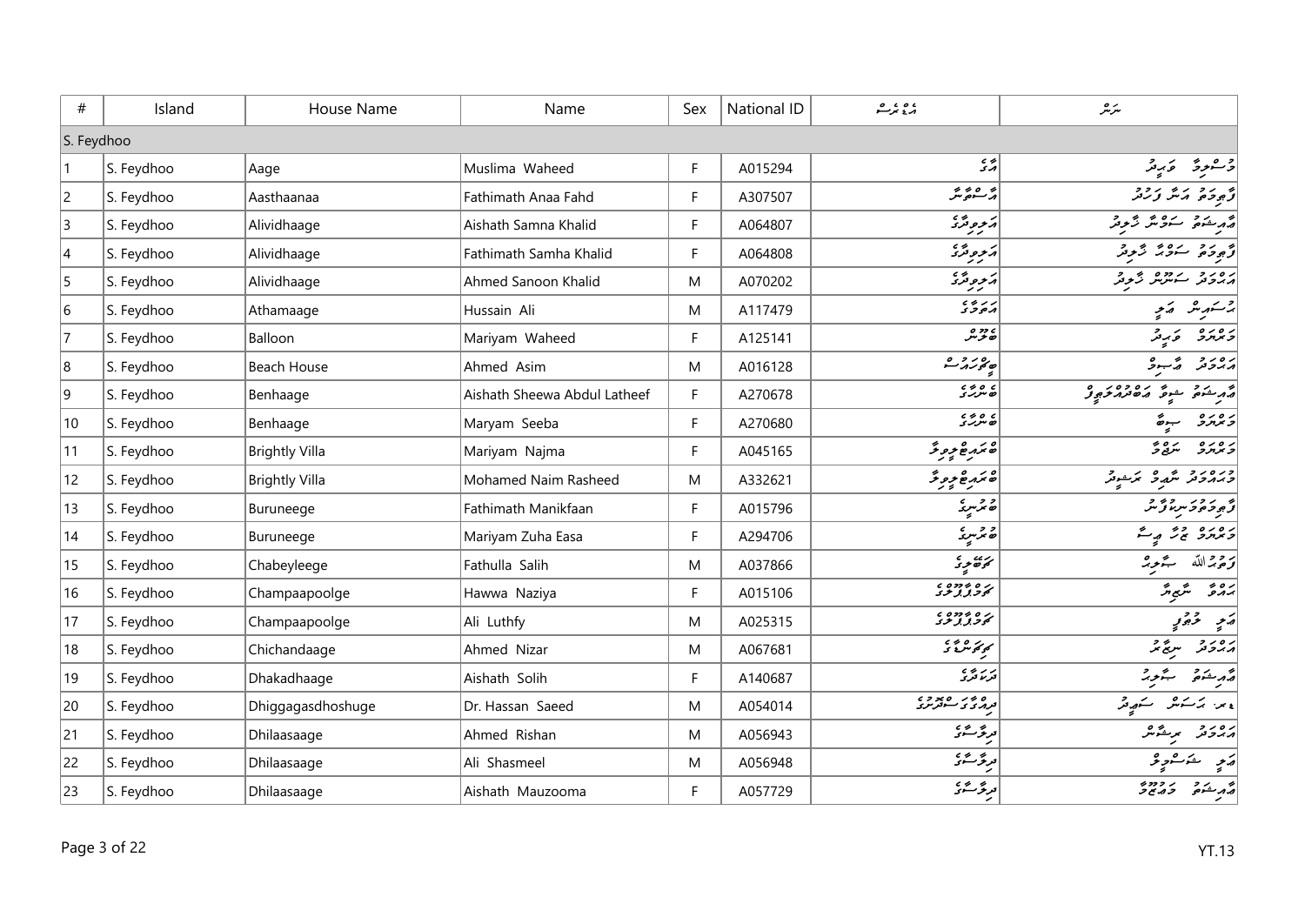| 24 | S. Feydhoo | Dhonluboage    | Zulaikha Azalath         | F         | A164770 | پر و و و و<br>تر مروض و                | پر پی تر د<br>در پخ تر ه<br>ح ئۇ م <sup>ەرج</sup>      |
|----|------------|----------------|--------------------------|-----------|---------|----------------------------------------|--------------------------------------------------------|
| 25 | S. Feydhoo | Dhunmaarige    | Mariyam Saeedha          | F.        | A026820 | د مرگر تحری <sub>ک</sub>               | ر ه ر ه<br><del>و</del> بربرو<br>سە پەتتر              |
| 26 | S. Feydhoo | Eleenaa        | Hussain Saeed            | M         | A016161 | ەمەپىتر                                | چرىسىم سىم يەش                                         |
| 27 | S. Feydhoo | Esjehige       | Fathimath Sifna Ali      | F         | A270639 | ې مه دې دي<br>مرگ مقي <sup>ا</sup> سرچ | ۇ بۇچە سوۋىتر مەر                                      |
| 28 | S. Feydhoo | Esjehige       | Khadheeja Sithuna        | F         | A270648 | ه<br> د سه ق رئ                        | ر<br>ئەرىق سوم <sup>ۇ</sup> مىر                        |
| 29 | S. Feydhoo | Esjehige       | Ahmed Simaah             | M         | A270651 | ې مه هم کې د مخ<br>مرگ                 | رەرو ب                                                 |
| 30 | S. Feydhoo | Esjehige       | Zulaikha Saha            | F         | A280037 | ې مه هم کې د مخ<br>مرگ                 | سەبىر<br>ە ئەرگە<br>ئ                                  |
| 31 | S. Feydhoo | Ever Last      | Zuhaira Ali              | F.        | A037238 | ى بە بەرگەت<br>مەن ئەرگەت مەن          | چ ئەمرىتى<br>م<br>ەتىر                                 |
| 32 | S. Feydhoo | Ever Last      | Hassan Didi              | M         | A037242 | ى بە بەرگەت<br>مەن ئەرگەت مەن          | <br> برسەمبرىر<br> -                                   |
| 33 | S. Feydhoo | Ever Last      | Khadeeja Mizna           | F         | A037625 | ى بەر بۇرماھ<br>مەكەبىر ئۇسسو          | تزميعً وفرسٌ                                           |
| 34 | S. Feydhoo | Feeroazuge     | Hussain Shamweel         | M         | A016427 | و ۶ د ه<br>پ <sub>ه</sub> ترې          | ر سكر شكر مشكر و على المحرم المحر                      |
| 35 | S. Feydhoo | Fen-aaru       | Aminath Moosa            | F         | A016183 | ا ئەشە <i>م</i> گە                     | ړ په ده ده کل                                          |
| 36 | S. Feydhoo | Fenfiyaazuge   | Mariyam Shirmeen         | F         | A014306 | ع شروع دي.<br> زينگر پرسي <sub>ک</sub> | ر ه ر ه<br>تر <del>ب</del> ر بر ژ<br>ے <i>پر تو</i> پر |
| 37 | S. Feydhoo | Fenfiyaazuge   | Aishath Aayath           | F         | A015141 | ء عروج دي.<br> و سرو پر پي             | و در در در د                                           |
| 38 | S. Feydhoo | Fenfiyaazuge   | Mohamed Azmeel           | M         | A045949 | ع شروع د و <sup>ء</sup> ِ              | בגפגב גפרב                                             |
| 39 | S. Feydhoo | Fenfiyaazuge   | Hassan Azhar             | M         | A045955 | م شروع دي.<br>مستوفق ترجم              | برسەش ئەۋرىر                                           |
| 40 | S. Feydhoo | Fenfiyaazuge   | Khadeeja Azhaaru Luthfee | F         | A269073 | ژیمو پژیز                              | ژىرى   د د د د د و د پ                                 |
| 41 | S. Feydhoo | Finifenmaa     | Mohamed Hamdhan Rasheed  | M         | A296845 | وبيرو مردّ                             | وره رو ره په ه کرشونو<br>د بر بروترس کرشونر            |
| 42 | S. Feydhoo | Finivaijeheyge | Aishath Shiman Abbas     | F.        | A296740 | ا پی سرچ درج سرچ<br>سرچ سرچ            | و د شکاه استاد به در داده ک                            |
| 43 | S. Feydhoo | Finivehi       | Mohamed Hisham Nazeer    | M         | A159789 | و سرهٔ سر                              | ورەرو رىشۇ سەر                                         |
| 44 | S. Feydhoo | Fithiroanuge   | Khadeeja Sheeza          | F         | A153824 | وهو تروء                               | ر <i>ُ مِنْ شَبِيُّ</i>                                |
| 45 | S. Feydhoo | Fithiroanuge   | Zulaikha Sheeza          | F         | A164558 | وهو ترينج                              | چ ئۇ م <sup>ەش</sup> ر<br>سنويح                        |
| 46 | S. Feydhoo | Fiyanoomaage   | Fathimath Saeeda         | F         | A015752 | ر دوه و.<br>و در سرچ د                 | وُمِورَهُ سَهْدٍ وَ                                    |
| 47 | S. Feydhoo | Fiyanoomaage   | Ibrahim Rasheed          | M         | A023060 | ر دوه و.<br>د پرسرچر                   | ە ھەترىرى<br>برھەترىرى<br>ىمەسىيە قر                   |
| 48 | S. Feydhoo | Fiyanoomaage   | Ahmed Nazeer             | M         | A052852 | ر دور د<br>و مرسرچ د                   | ر ه ر د<br>د پر <del>د</del> تر<br>ىئىغرىتى            |
| 49 | S. Feydhoo | Fiyanoomaage   | Abdulla Rasheed          | ${\sf M}$ | A094977 | <br>  پوهر پرچ <sub>ک</sub>            | رەقراللە كمەئدىر                                       |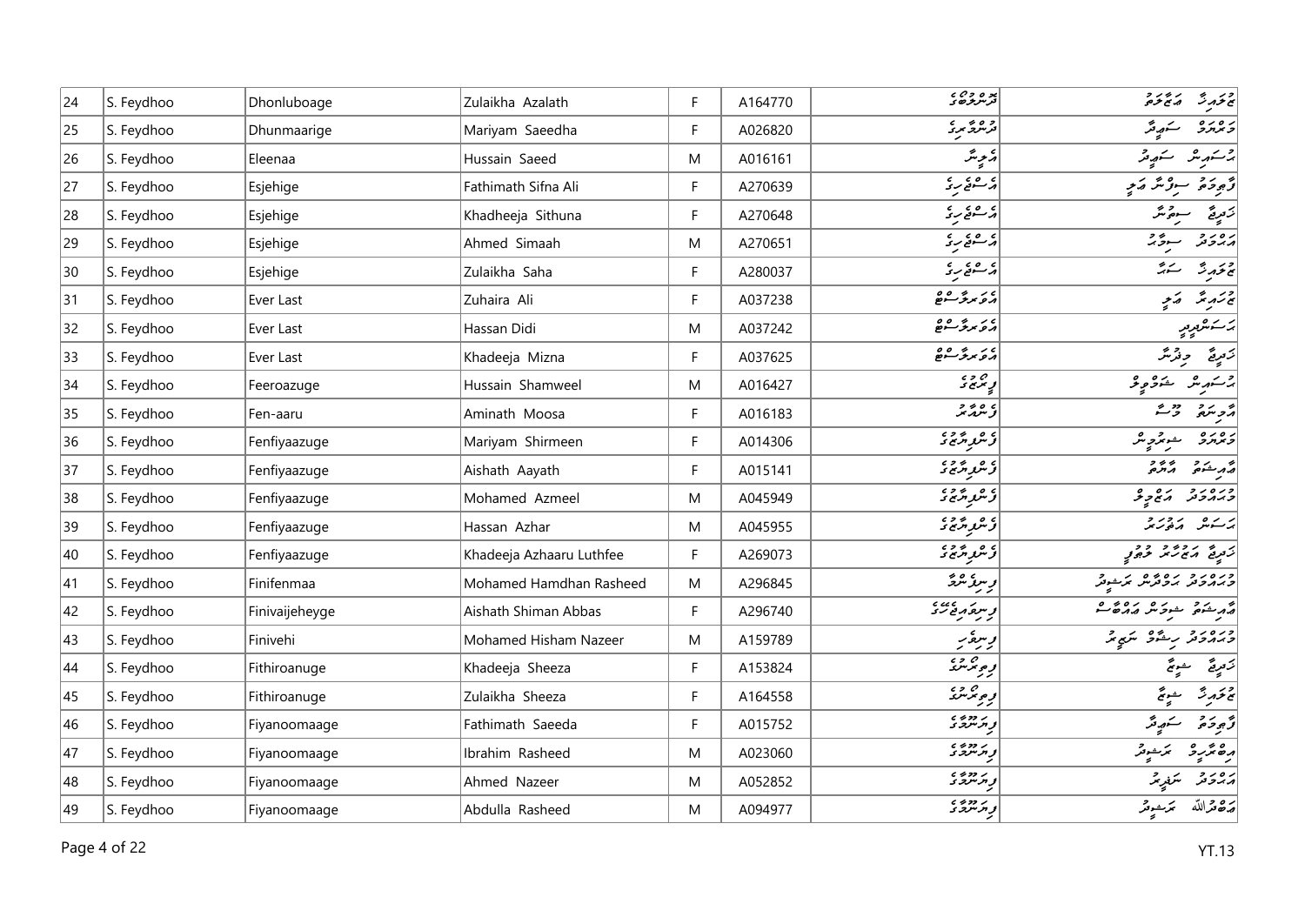| 50 | S. Feydhoo | Giulhilaashige    | Khadeeja Zaain Mohamed Saeed | F  | A357833 | بر قرىر تخرىر <sup>ى</sup>            | تربيع تجمه والمروبر المتهار         |
|----|------------|-------------------|------------------------------|----|---------|---------------------------------------|-------------------------------------|
| 51 | S. Feydhoo | Goabilige         | Muawiyath Mohamed Didi       | M  | A340659 | اي<br>ارگەم دى<br>D 20                | وه دو ورەروپور                      |
| 52 | S. Feydhoo | Goal Corner       | Mohamed Rasheed              | M  | A032746 | ە دەپرىيە<br>دىمەتتەپر                | ورورو كرشوتر                        |
| 53 | S. Feydhoo | Happy Corner      | Aminath Shifaa Rasheed       | F. | A295791 | <sup>ى</sup> بو نەسىر                 | أأرج للمجر الشوقر الكرسوقر          |
| 54 | S. Feydhoo | Haveeree Naaz     | Mariyam Manikufaanu          | F  | A016350 | ر<br>ئە <sub>ۋ ئىر</sub> ىترى         | ג 2000 תוקף ת                       |
| 55 | S. Feydhoo | Haveeree Naaz     | Mohamed Afrah                | M  | A378327 | ئەھ بىر يىتى چ                        | כנסנכ נסשב<br>כממכת הציגו           |
| 56 | S. Feydhoo | Hazeleen          | Ibrahim Shihaz               | M  | A016177 | ائەمچە بىر<br>                        | رە ئەر ئىسىسى ئە                    |
| 57 | S. Feydhoo | Hilihilaage       | Ahmed Rafeeq                 | M  | A015990 | ر د ر د د د                           | رەر ئەرچ                            |
| 58 | S. Feydhoo | Hiyalivaage       | Mohamed Hilmy                | M  | A001742 | رە ئەمزەڭ                             | ورەرو برقو                          |
| 59 | S. Feydhoo | Hudhu Veli        | Fathimath Miruzaama          | F  | A015658 | و و ۽<br>رسمبر                        | و دو درود                           |
| 60 | S. Feydhoo | Hudhu Veli        | Aishath Shaany Ahmed         | F. | A295408 | روء پر                                | وكرمشكي كالمستحصر والمردور          |
| 61 | S. Feydhoo | Husnuheenaage     | Dr. Ahmed Saeed              | M  | A016032 | ر مەيرىر يىرى<br>مەسرىپەتترىكى        | ٤ <i>بر ، ، ، د د د و د ، د و د</i> |
| 62 | S. Feydhoo | Husnuheenaage     | Mohamed Saeed                | M  | A097753 | <i>ج مەمۇر پىرى</i><br>مەسىر بىرىدىكى | ورەرو بەر                           |
| 63 | S. Feydhoo | Image             | Fathimath Haamiza Rasheed    | F  | A295624 | رون<br>مرد قع                         | توجوخه بزوج بمشوش                   |
| 64 | S. Feydhoo | Kaafoorumaage     | Sarees Ahmed                 | M  | A280316 | ۶ ۵ ۶ ۶ م.<br>ما تو مورد ی            | سەيرىشە كەبردىر                     |
| 65 | S. Feydhoo | Kaafoorumaage     | Musahir Ahmed                | M  | A295223 | ۶ وه و ۶ و.<br>ما تو مورد ی           | وحشريز أرورو                        |
| 66 | S. Feydhoo | Kanzudhoshuge     | Abdulla Alwaan Faheem        | M  | A295894 | ر ۵ ویو و c<br>را سرج قرمری           | رەمزاللە مەم ئەرە                   |
| 67 | S. Feydhoo | Karankaa Villa    | Khadheeja Shamveela          | F  | A164786 | ئەنگەرىگە بوڭر                        | تَامِيعٌ - شَاوَّةٍ وَّ             |
| 68 | S. Feydhoo | Kashmeeru Vaadhee | Aminath Safiyya              | F. | A024915 | مَنْ شْعِرٍ بِرْءٌ مِرِ               | הכתב הנפה                           |
| 69 | S. Feydhoo | Kashmeeru Vaadhee | Aishath Shaiha Mohamed       | F  | A341869 | ئەشۋىر ئەر                            | مەر شەھ شەر ئەرەر د                 |
| 70 | S. Feydhoo | Keeranmaage       | Ihusana Abdulla              | F  | A015638 | <br> پ <sub>و</sub> بر تردی           | مدعشر مكافرالله                     |
| 71 | S. Feydhoo | Keeranmaage       | Aishath Shifaana             | F  | A294596 | لېږېدنه                               | ۇرمىشقى ھۆر                         |
| 72 | S. Feydhoo | Kethiudhaage      | Mohamed Luthfee              | M  | A032150 | ه د وره و<br>موه ترد                  | ورەرو وو                            |
| 73 | S. Feydhoo | Lilac             | Aminath Khalida              | F  | A058932 | وڈرا                                  | أزويته زويته                        |
| 74 | S. Feydhoo | Lilly Villa       | Yumna Rasheed                | F. | A015211 | اووه وٌ<br><u>رو</u> ر                | ده پر<br>دوبر بر <sub>شو</sub> بر   |
| 75 | S. Feydhoo | Lily Aage         | Aishath Hafsa                | F  | A015762 | ووړي                                  | مەر ئىشمۇ بىر ئۇ                    |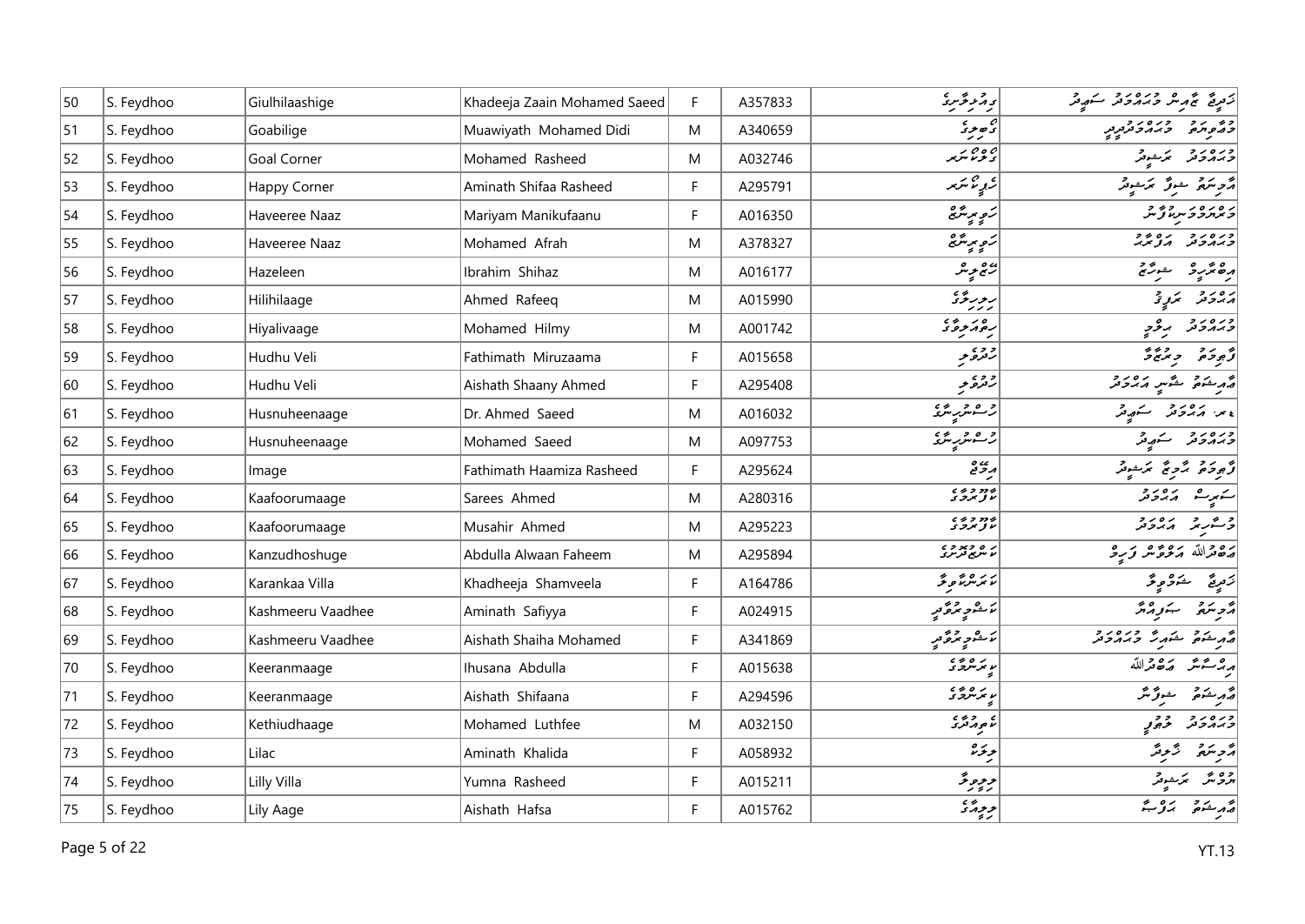| 76  | S. Feydhoo | Lily Meed     | Mariyam Hafsa            | F  | A031841 | ووو؟                                                                                                                                                      | رەرە بەۋب                                     |
|-----|------------|---------------|--------------------------|----|---------|-----------------------------------------------------------------------------------------------------------------------------------------------------------|-----------------------------------------------|
| 77  | S. Feydhoo | Lilymaage     | Adam Naseer              | M  | A022240 | و وگړي<br>ر <sub>ئي</sub> ر                                                                                                                               | أردره الكرسونر                                |
| 78  | S. Feydhoo | Love Side     | Mariyam Hussain          | F  | A298352 | ئەڭرىسىم                                                                                                                                                  |                                               |
| 79  | S. Feydhoo | Lovely Garden | Hussain Shifaaz          | M  | A147303 | نزه د پخ نځ مګر                                                                                                                                           | جر سکھر سکھر شورگرمج<br>مرید مشورگرم          |
| 80  | S. Feydhoo | Lucky Strick  | Hussain Didi             | M  | A027624 | ئۈرىيە شەھ بىرىد                                                                                                                                          | ج ڪهر سرپوريو<br>پر ڪهر سرپوريو               |
| 81  | S. Feydhoo | Magikedage    | Hussain Sabree           | M  | A308010 | وبرءيز                                                                                                                                                    | $rac{1}{2}$                                   |
| 82  | S. Feydhoo | Magikedage    | Mohamed Rasheed          | M  | A308032 | ر پر پر<br><del>د</del> ريم و                                                                                                                             | ورەرو كرشونر                                  |
| 83  | S. Feydhoo | Magumatheege  | Fathimath Mirufa Ali     | F  | A152099 | ر و ر<br>5 د کامو د                                                                                                                                       | وجوده وبرؤ كمو                                |
| 84  | S. Feydhoo | Maizaan       | Fathimath Maaha Luthufee | F  | A280181 | ىر مۇبىر<br>مەم ئى                                                                                                                                        | ڙوڌو ڌُڙ ڌورِ                                 |
| 85  | S. Feydhoo | Memory        | Mohamed Saameen          | M  | A125328 | وببحر                                                                                                                                                     | ورەرو گەچە                                    |
| 86  | S. Feydhoo | Mercury Light | Mariyam Ilhama           | F  | A016126 | دنئو سر تزمر ه                                                                                                                                            | وبردو برورو                                   |
| 87  | S. Feydhoo | Merry Gold    | Fathmath Sama            | F  | A297508 | $\overline{\overset{\circ}{\mathcal{E}}\overset{\circ}{\mathcal{E}}\overset{\circ}{\mathcal{E}}\overset{\circ}{\mathcal{E}}\overset{\circ}{\mathcal{E}}}$ | قەددە سۇ                                      |
| 88  | S. Feydhoo | Merry Gold    | Aishath Shiman           | F. | A297513 |                                                                                                                                                           | ۇرىشكى ئىركىر                                 |
| 89  | S. Feydhoo | Mirihimaage   | Khadeeja Manikufaanu     | F  | A015470 | او بور وي<br>رسمه د                                                                                                                                       | ر<br>ئەرىئ <sup>ى ئە</sup> سرىنى ئىىر         |
| 90  | S. Feydhoo | Mirihimaage   | Fathimath Husna          | F  | A059273 | د برر دمی<br>ربر ر                                                                                                                                        | ۇ بەردە بار شەش                               |
| 91  | S. Feydhoo | Muragamaage   | Ahmed Manih Mohamed      | M  | A291318 | و ر ر » »<br>تر بور و ی                                                                                                                                   | גפנה בייתור בגםנה                             |
| 92  | S. Feydhoo | Nares         | Sathwath Faiz            | F. | A252800 | ىترىر ھ                                                                                                                                                   | ستهوجو ومرم                                   |
| 93  | S. Feydhoo | Naseemee Aage | Maryam Fazleena Zahir    | F. | A153905 | ىرسوچەترى<br>سرسوچەترى                                                                                                                                    | وممكرو وحوير فجرم                             |
| 94  | S. Feydhoo | Naseemee Aage | Aminath Azleena Zahir    | F  | A293770 | ىر<br>سرسورى<br>ئ                                                                                                                                         | أأرمز المتحفظ المحاربة                        |
| 95  | S. Feydhoo | Night Rose    | Mohamed Nizar            | M  | A041286 | يتمرغ ترع                                                                                                                                                 | כמחכת תשת                                     |
| 96  | S. Feydhoo | Nookokaage    | Fathimath Sharafiyya     | F  | A046334 | دد پر پر پر<br>سربر رکھ ت                                                                                                                                 | توجوحو خنرزور                                 |
| 97  | S. Feydhoo | Nookokaage    | Aishath Didi             | F  | A068021 | دوپر در د<br>سربر بر د                                                                                                                                    | ر<br>په کېږمنده توروړ                         |
| 98  | S. Feydhoo | Nookokaage    | Ali Ahmed                | M  | A144909 | وویو پر پر<br>سربر رکھ ت                                                                                                                                  | أيمو أيرورد                                   |
| 99  | S. Feydhoo | Nookokaage    | Malaak Mohamed Najee     | F  | A350264 | دد پر دی<br>سربر بر ی                                                                                                                                     | رود دره ده گهج                                |
| 100 | S. Feydhoo | Nookuri       | Mohamed Shahudh          | M  | A292783 | التربوير                                                                                                                                                  | وره رو دو <del>د</del><br>وبردونر شورتر       |
| 101 | S. Feydhoo | Orchidmaage   | Mohamed Samnoon Fuad     | M  | A016546 |                                                                                                                                                           | وره رو دره دوه آورد و<br>وبردرونس سوسرس وردنر |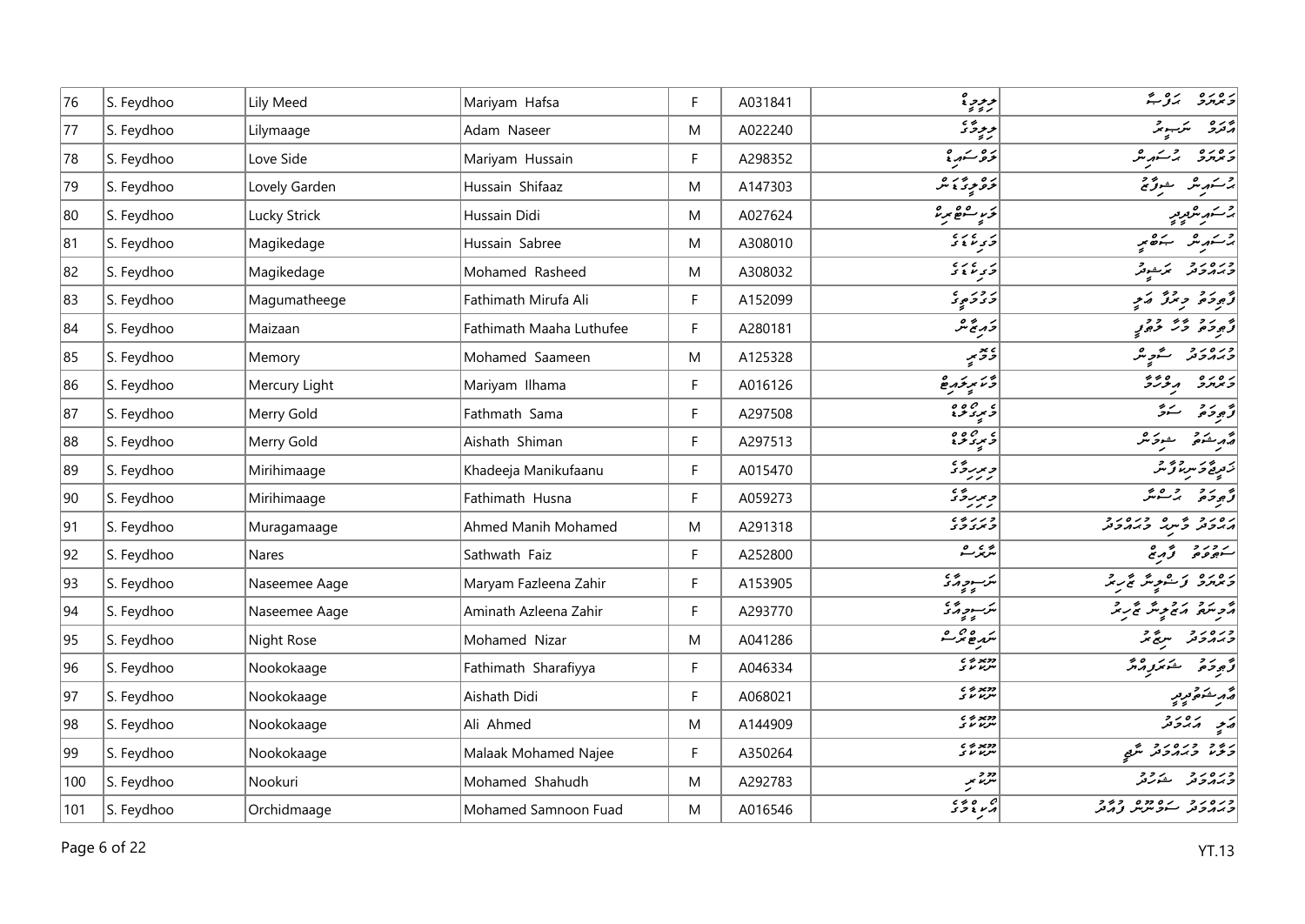| 102 | S. Feydhoo | Parisge           | Mohamed Fail                     | M           | A022743 | ې <sub>مور</sub> ه دي<br>د مو      | ورەر دۇرۇ                                                                                                                                                                                                                           |
|-----|------------|-------------------|----------------------------------|-------------|---------|------------------------------------|-------------------------------------------------------------------------------------------------------------------------------------------------------------------------------------------------------------------------------------|
| 103 | S. Feydhoo | Parisge           | Hawwa Zahira                     | F           | A044086 | ې <sub>مور</sub> ه دي              | رەپچ<br>برامو                                                                                                                                                                                                                       |
| 104 | S. Feydhoo | Parisge           | Mariyam Shahuzad                 | F           | A068472 | ومرعو                              | ر ه ر ه<br>تر بر بر<br>ے ترکیح فر                                                                                                                                                                                                   |
| 105 | S. Feydhoo | Parisge           | Aminath Inaya                    | F.          | A157691 | إدبره يح                           | أأزجر ستراثه ويستنز                                                                                                                                                                                                                 |
| 106 | S. Feydhoo | Pink House        | Fathimath Hassan                 | F           | A279332 | ب <sub>و</sub> مره تر پر م         | ۇ بۇرە بەسكىر                                                                                                                                                                                                                       |
| 107 | S. Feydhoo | <b>Pink House</b> | Mohamed Musaffaa Abdul<br>Razzaq | M           | A295270 | بوبثر مرترمثه                      |                                                                                                                                                                                                                                     |
| 108 | S. Feydhoo | Pink House        | Mariyam Yumna                    | F           | A295272 | ار مرديده                          | ر ه ر ه<br><del>د</del> بربرگ<br>برد مگر                                                                                                                                                                                            |
| 109 | S. Feydhoo | Pink House        | Mohamed Yameen                   | M           | A295273 | و مره در د ه<br>د سربار ر          | ورەر دۇرىر                                                                                                                                                                                                                          |
| 110 | S. Feydhoo | Pink House        | Ibrahim Zidhan Abdul Razzaq      | M           | A295275 | ار مەردىق كەنتىسى<br>مەركىمىتى كىل | 02010701020202020202020202                                                                                                                                                                                                          |
| 111 | S. Feydhoo | Pink House        | Mariyam Hiyala Abdul Razzaq      | $\mathsf F$ | A295276 | ا پر مث <i>ر پر جر</i> شه          | גם גם הגב' גם כם גם ביב<br>כינות כ' החב' גם מנגינגים ב                                                                                                                                                                              |
| 112 | S. Feydhoo | <b>Pink House</b> | Fathimath Yania                  | F           | A349570 | ابو هو ديرو ه                      | توجوختم الرسمة                                                                                                                                                                                                                      |
| 113 | S. Feydhoo | Raalhu            | Saja Rasheed                     | F.          | A295137 | یو و<br>بور                        | السكرة المتحر من المحمد المحمد المحمد السكرة المحمد السكرة المحمد المحمد المحمد المحمد المحمد المحمد<br>السكرة المحمد المحمد المحمد المحمد المحمد المحمد المحمد المحمد المحمد المحمد المحمد المحمد المحمد المحمد المحم<br>المحمد ال |
| 114 | S. Feydhoo | Raasthaa          | Hussain Haleem                   | M           | A016472 | پۇ رەپ<br>ئىرىسوە                  | يزخير شه الأربوع                                                                                                                                                                                                                    |
| 115 | S. Feydhoo | Randhoadhi ge     | Ali Fazeen                       | M           | A295852 | بر و <i>م</i> در <sup>ج</sup>      | ەي ئۈچ                                                                                                                                                                                                                              |
| 116 | S. Feydhoo | Ranreedhooge      | Aishath Afeefa                   | F           | A016316 | ىر شرىردى<br>ئىر شرىرى             |                                                                                                                                                                                                                                     |
| 117 | S. Feydhoo | Ranreedhooge      | Mirfath Ahmed                    | F           | A161363 | بریر دوء                           | - 1010 - 1010<br>  1760 - 1761                                                                                                                                                                                                      |
| 118 | S. Feydhoo | Red Rose          | Sajaa Ali                        | F           | A280411 | ې ه ج محر مه<br>مربع مر م          | سەيھ ھەمچ                                                                                                                                                                                                                           |
| 119 | S. Feydhoo | Reepreen          | Abida Abdulla                    | F           | A015356 | ېږ ژېږېنر                          | صَّدَّة صَدَّدَاللَّهُ                                                                                                                                                                                                              |
| 120 | S. Feydhoo | Reepreen          | Mohamed Rasheed Ibrahim          | M           | A015742 | ېږ ژېږ مر                          | ورەرو كرشونز مەھكرى                                                                                                                                                                                                                 |
| 121 | S. Feydhoo | Reepreen          | Fathimath Shiuna Rasheed         | F           | A164790 | ىر ۋىر بىر                         | ۇۋۇۋ شەرقىر ترشوقر                                                                                                                                                                                                                  |
| 122 | S. Feydhoo | Reepreen          | Aminath Shauna                   | F           | A293732 | ىر ۋىر بىر                         | أمر متعرف المستورثة                                                                                                                                                                                                                 |
| 123 | S. Feydhoo | Reepreen          | Shazna Rasheed                   | F           | A297377 | ېږ ژېږېنر                          | شەمج ئىگە ئىمكىشونىر                                                                                                                                                                                                                |
| 124 | S. Feydhoo | Reethigasdhoshuge | Mohamed Shehezoo                 | M           | A065526 | <br>  مرجو ک <sup>2</sup> سهوری    | ور ہ ر د<br>تر پر پر در سے مربع                                                                                                                                                                                                     |
| 125 | S. Feydhoo | Rihiraalhu        | Hussain Ibrahim                  | M           | A298022 | ىرىر ئىرگە<br>مەم                  | بر سکر شهر مرگ میگر برد                                                                                                                                                                                                             |
| 126 | S. Feydhoo | Riveli            | Aishath Umna                     | F.          | A295337 | ىرة و                              | مەستىم دەش                                                                                                                                                                                                                          |
|     |            |                   |                                  |             |         |                                    |                                                                                                                                                                                                                                     |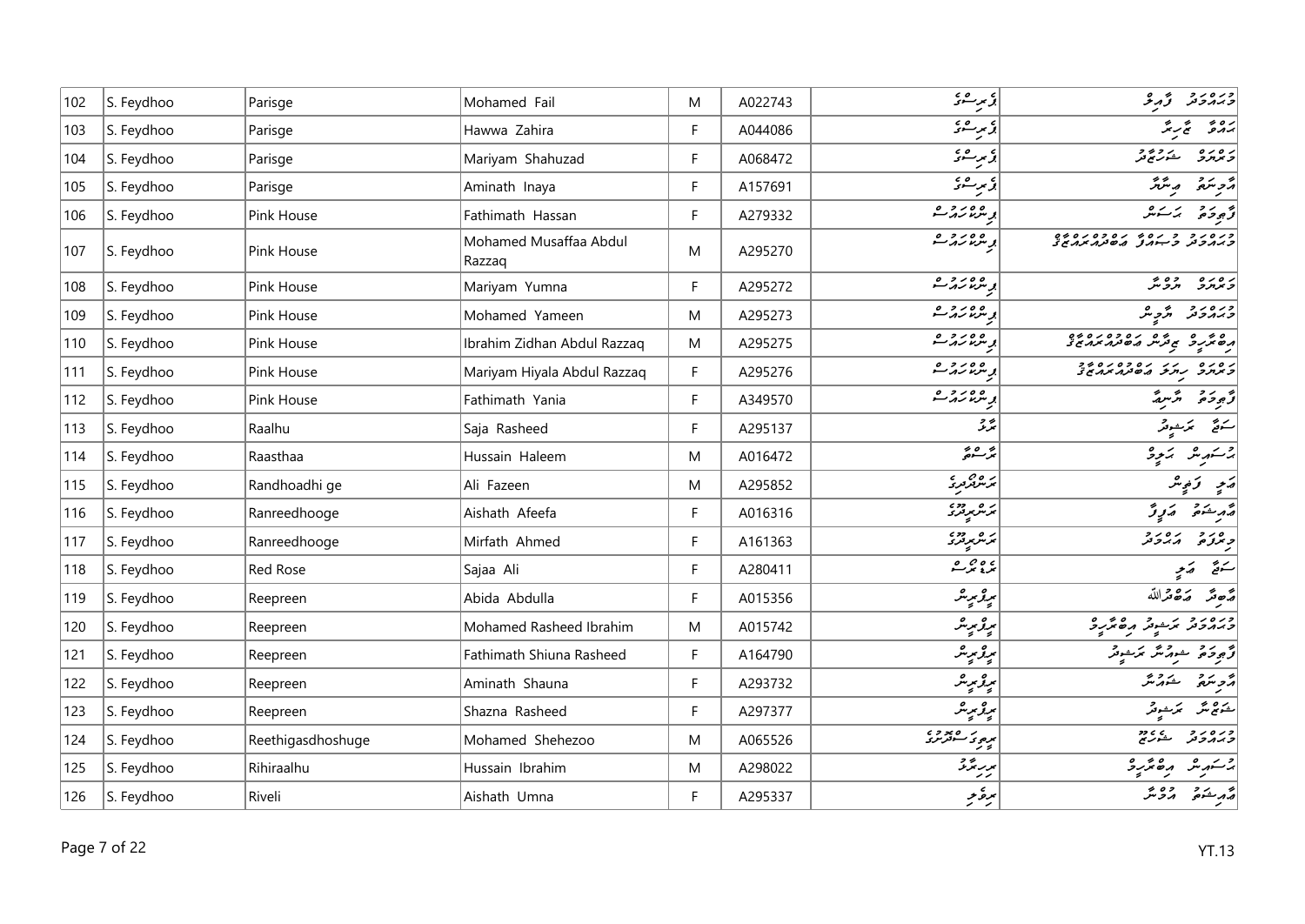| 127 | S. Feydhoo | Roashanee        | Musrifa Riyaaz                 | F           | A294974 | <br>محرشة معر<br>مع                   | وحسمبرڈ بروگر                                                         |
|-----|------------|------------------|--------------------------------|-------------|---------|---------------------------------------|-----------------------------------------------------------------------|
| 128 | S. Feydhoo | Roashanee        | Abdulla Maubool                | M           | A294977 | ترڪسر                                 | ر ه دو د<br><del>ر</del> در ه م<br>ەھىراللە                           |
| 129 | S. Feydhoo | Rose Garden      | Ahmed Naseem                   | M           | A023877 | ە مەم بەر<br>ئىر سىر ئابلىر           | أرەر يرىبو                                                            |
| 130 | S. Feydhoo | Runbaa           | Arusalaan Mohamed Ibrahim      | M           | A307692 | برسرة                                 | נגר נגר כנסנד בסתפ                                                    |
| 131 | S. Feydhoo | Saavan           | Fathimath Hifaza Hassan        | F           | A297842 | شۇ بىر                                | قەددە بەقق ئەسەم                                                      |
| 132 | S. Feydhoo | Sanamuge         | Fathimath Nathasha Latheef     | F           | A080081 | ر پر و ،<br>سرگری                     | وٌ و د و روشهٔ وَ و و                                                 |
| 133 | S. Feydhoo | Sarindhaage      | Aishath Siba Ali               | F           | A280084 | سە ئىر بىر تىرى<br>مەمر بىر تىرى      | ړُ د شکاه کر د د کر د کر                                              |
| 134 | S. Feydhoo | Sarindhaage      | Fathimath Nishfa Ali           | F           | A282954 | ا سەپرىترى<br>كەنبەر بىرىگرى          | أؤودة الراشئ أزمي                                                     |
| 135 | S. Feydhoo | Seemaa           | Sham'aan Shakir                | M           | A307575 | سوش                                   | $\frac{2}{3}$ $\frac{2}{3}$ $\frac{2}{3}$ $\frac{2}{3}$ $\frac{2}{3}$ |
| 136 | S. Feydhoo | Seeniyaage       | Khalid Mohamed                 | M           | A058198 | ا سەمىرونجى<br>ئەس مەنگەنچە           | مجموعه وبره رو                                                        |
| 137 | S. Feydhoo | Shady Yard       | Ahmed Shareef                  | M           | A087342 | يه وه.<br>مشيخ مرد ه                  | رەر ئىسكىرى<br>مەركىر ئىسكىرى                                         |
| 138 | S. Feydhoo | Silsilaage       | Aminath Afeefa                 | $\mathsf F$ | A015165 | --ۇ-- <i>بۇ</i><br>ب                  | أأروسكم أأأتمو وتحر                                                   |
| 139 | S. Feydhoo | Sky Net          | Mohamed Saeed                  | M           | A016458 | سنتمر ينكظ                            | ورەرو بەر                                                             |
| 140 | S. Feydhoo | Soamaa           | Ahmed Huzam Faisal             | M           | A297272 | يتنقحه                                | גפגב בכבי צה הצ                                                       |
| 141 | S. Feydhoo | <b>Star Link</b> | Khadheeja Nazeela              | F           | A015455 | <u>شوءَ برمريري</u>                   | تزمريح ستبيء تحر                                                      |
| 142 | S. Feydhoo | Suhaanaa Villa   | Faris Ahmed                    | M           | A138589 | شە <i>ر تى</i> گو ئى                  | وحميده المرورد                                                        |
| 143 | S. Feydhoo | Thiburoazmaage   | Aminath Anoosha                | F           | A296399 | 55500                                 | أأدح المتحرج                                                          |
| 144 | S. Feydhoo | Vaibalaage       | Fathimath Manike               | F           | A023225 | ر رور<br>وره ژد                       | ۇ ئەر قەر ئىرىئە                                                      |
| 145 | S. Feydhoo | Vessel           | Mohamed Inaz Abdul<br>Maushoog | M           | A295836 | ۇرىمۇ                                 | כנסנים ומידונים בסנים החדר<br>במחבת הייתה הסתיבבה ביצ                 |
| 146 | S. Feydhoo | Victoria         | Ahmed Rusthum                  | M           | A111929 | ه ۵ جا بر پر<br>مر <sup>6</sup> جو بر | ىر 2 مەر<br>مەيرى قىر<br>ىر مەم دە                                    |
| 147 | S. Feydhoo | Villa            | Nimmoo Ahmed                   | F           | A280592 | ءِ تُرُ                               | پرور و<br>יינדי<br>יינדי                                              |
| 148 | S. Feydhoo | Zabarujudhuge    | Aminath Ummiyya                | F           | A010661 | ر ر د د د د .<br>پخ ن نربی نربی       | د و و د د<br>ړګر سرچ                                                  |
| 149 | S. Feydhoo | Zabarujudhuge    | Ahmed Ramzy                    | M           | A280057 | ر ر د د د د<br>  پخ ن نرو ترو         | رەرو رەپ                                                              |
| 150 | S. Feydhoo | Zeeniyaage       | Aishath Shaheeda               | $\mathsf F$ | A016274 | اس موته<br>اس مرگزی                   | و د شکوه شکر د گر                                                     |
| 151 | S. Feydhoo | Zeeniyaage       | Aminath Shahuma                | F           | A298631 | سم سرهگر <sup>ي</sup><br>تو           | أروبتهم بمذروح                                                        |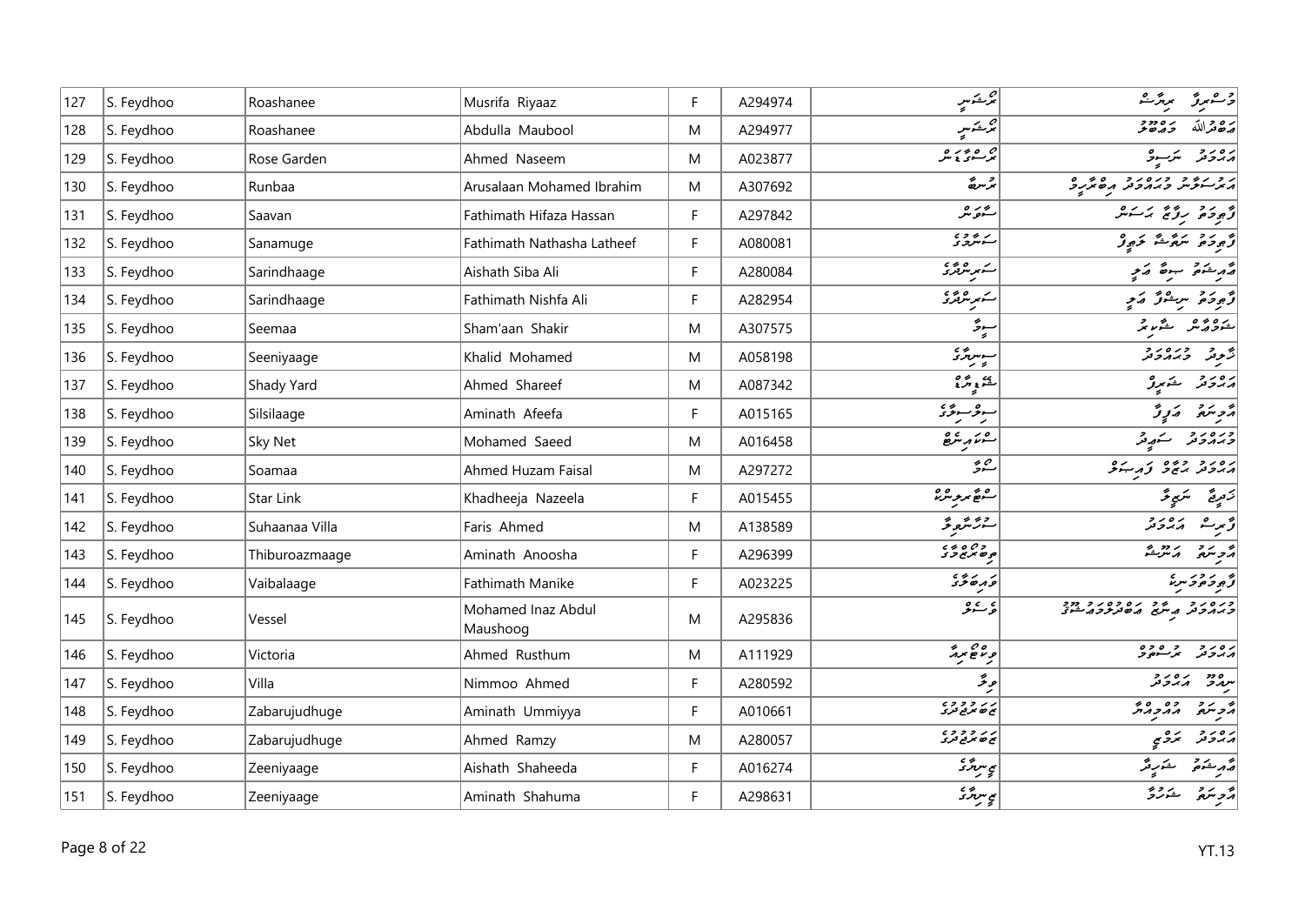| 152 | S. Feydhoo   | Zumahradhuge      | Mohamed Sameeh          | M         | A084628 | و ر ه ر و ،<br>بح <del>ز</del> د <del>ب</del> رترز | ورەرو سكوپر                                                                                                                                                                                                                                                                                                                                                                                                                                                                                                                                                                    |
|-----|--------------|-------------------|-------------------------|-----------|---------|----------------------------------------------------|--------------------------------------------------------------------------------------------------------------------------------------------------------------------------------------------------------------------------------------------------------------------------------------------------------------------------------------------------------------------------------------------------------------------------------------------------------------------------------------------------------------------------------------------------------------------------------|
| 153 | S. Feydhoo   | Zumahradhuge      | Fathimath Didi          | F         | A085028 | و ر ه ر و ،<br>بح <del>ز</del> د <del>ب</del> رترز | <br>  توجو حومومبر                                                                                                                                                                                                                                                                                                                                                                                                                                                                                                                                                             |
|     | S. Hulhudhoo |                   |                         |           |         |                                                    |                                                                                                                                                                                                                                                                                                                                                                                                                                                                                                                                                                                |
| 154 | S. Hulhudhoo | Aasmaanu Villa    | Ali Shaan               | ${\sf M}$ | A014273 | ۇ ھەم بۇ ئۇ                                        | ړې شهر                                                                                                                                                                                                                                                                                                                                                                                                                                                                                                                                                                         |
| 155 | S. Hulhudhoo | Aasmaanu Villa    | Hasyna Kamal            | F         | A151941 | ۇ ھەم ھەم ئى                                       | ىز سىر ئىر ئىرى<br>مەسىر                                                                                                                                                                                                                                                                                                                                                                                                                                                                                                                                                       |
| 156 | S. Hulhudhoo | Abumaage          | Mohamed Saalim          | M         | A065870 | ر د پ ،<br>پره تر د                                | ورەرو ئىوۋ                                                                                                                                                                                                                                                                                                                                                                                                                                                                                                                                                                     |
| 157 | S. Hulhudhoo | Abumaage          | Mausoodha Mohamed Salim | F         | A104114 | 5501                                               | ر د دور ور ور د محمود<br>وهاسوتر وبربروتر گوری                                                                                                                                                                                                                                                                                                                                                                                                                                                                                                                                 |
| 158 | S. Hulhudhoo | Aladhadige        | Aminath Shiyama Anwar   | F         | A075475 | لترفترونه                                          | הכתב בחיב המפת                                                                                                                                                                                                                                                                                                                                                                                                                                                                                                                                                                 |
| 159 | S. Hulhudhoo | Alisaa            | Jeneena Ali             | F         | A051963 | ارزوعه                                             | نج سرینگر کرکمبر<br>م                                                                                                                                                                                                                                                                                                                                                                                                                                                                                                                                                          |
| 160 | S. Hulhudhoo | Alisaa            | Khoorusheeda            | F         | A069730 | رزمزرمع                                            | $\begin{array}{c c}\n\hline\n\text{diag}\left\{\text{diag}\left\{\text{diag}\left\{\text{diag}\left\{\text{diag}\left\{\text{diag}\left\{\text{diag}\left\{\text{diag}\left\{\text{diag}\left\{\text{diag}\left\{\text{diag}\left\{\text{diag}\left\{\text{diag}\left\{\text{diag}\left\{\text{diag}\left\{\text{diag}\left\{\text{diag}\left\{\text{diag}\left\{\text{diag}\left\{\text{diag}\left\{\text{diag}\left\{\text{diag}\left\{\text{diag}\left\{\text{diag}\left\{\text{diag}\left\{\text{diag}\left\{\text{diag}\left\{\text{diag}\left\{\text{diag}\left\{\text{$ |
| 161 | S. Hulhudhoo | Asareege          | Aminath Suwaadhu        | F         | A014024 | ېز کے بیری<br>م                                    | أأرمز<br>ر حرک حر<br>مستوفی فعر                                                                                                                                                                                                                                                                                                                                                                                                                                                                                                                                                |
| 162 | S. Hulhudhoo | Asareege          | Mariyam Dhie            | F         | A014176 | ېز سکوپورځ<br>په                                   | ر صره در<br>  تر پر تر تر پر                                                                                                                                                                                                                                                                                                                                                                                                                                                                                                                                                   |
| 163 | S. Hulhudhoo | Asareege          | Shama Ahmed             | F         | A014178 | ېر کے بیری<br>په                                   | شرح مدرور                                                                                                                                                                                                                                                                                                                                                                                                                                                                                                                                                                      |
| 164 | S. Hulhudhoo | Asareege          | Riyazath Ahmed          | F         | A062079 | ېز کے بیری<br>م                                    | י היי הסיב<br>התאמים ההכנק                                                                                                                                                                                                                                                                                                                                                                                                                                                                                                                                                     |
| 165 | S. Hulhudhoo | Asareege          | Mohamed Rihan Thaufeeq  | M         | A270914 | ېز سه پېړۍ<br>په                                   | ورەرو برگىر ئەدرە                                                                                                                                                                                                                                                                                                                                                                                                                                                                                                                                                              |
| 166 | S. Hulhudhoo | Asareege          | Abdulla Raidh Thaufeeg  | ${\sf M}$ | A327899 | ېز سه پېړئ<br>ئو                                   | رە قىراللە مگەر قرىم قرىر قى                                                                                                                                                                                                                                                                                                                                                                                                                                                                                                                                                   |
| 167 | S. Hulhudhoo | Athiree Aage      | Ahmed                   | ${\sf M}$ | A014636 | ر<br>موسمبر <sup>ی</sup>                           | پروژبر                                                                                                                                                                                                                                                                                                                                                                                                                                                                                                                                                                         |
| 168 | S. Hulhudhoo | Australia         | Aminath Nadha Naseem    | F         | A373242 | بر ۵۵۵۰ و.<br>د سره تر د تر                        | مُّ وِ سَمَّى سَرْبِ سَرَ ۖ وَ                                                                                                                                                                                                                                                                                                                                                                                                                                                                                                                                                 |
| 169 | S. Hulhudhoo | <b>Blue Girl</b>  | Mahaasin Shameem        | M         | A337151 | و دور.<br>ن موی مونو                               | ويژكومرا الفكروفر                                                                                                                                                                                                                                                                                                                                                                                                                                                                                                                                                              |
| 170 | S. Hulhudhoo | Dhabugasdhoshuge  | Abdulla Safeer          | M         | A277906 | ر و ر ە يو و ،<br>تر <i>ە</i> ئ                    | <mark>بر25</mark> الله<br>سەر بر                                                                                                                                                                                                                                                                                                                                                                                                                                                                                                                                               |
| 171 | S. Hulhudhoo | Dhilshaadhu Villa | Basheera Najeeb         | F         | A058161 | ىر ئۇشتىر بوگە                                     |                                                                                                                                                                                                                                                                                                                                                                                                                                                                                                                                                                                |
| 172 | S. Hulhudhoo | Dhooriyaage       | Mariyam Dhie            | F         | A014941 | دد<br>ترمربری                                      | ر ه ر ه ر<br>د بر پرو در                                                                                                                                                                                                                                                                                                                                                                                                                                                                                                                                                       |
| 173 | S. Hulhudhoo | Elhagedharu       | Mohamed Hameed          | ${\sf M}$ | A023289 | ی ر بے ر و<br>پرنوکو تعریم                         | ورەرو بەر                                                                                                                                                                                                                                                                                                                                                                                                                                                                                                                                                                      |
| 174 | S. Hulhudhoo | Elhagedharu       | Fazna                   | F         | A026501 | ی ر بے ر و<br>پرنوی تعریمی                         | زېږمبر                                                                                                                                                                                                                                                                                                                                                                                                                                                                                                                                                                         |
| 175 | S. Hulhudhoo | Elhagedharu       | Zahid                   | M         | A061963 | ې ر ج ر و<br>پر نو بی تعریمي                       | پچ <sub>سر</sub> چر                                                                                                                                                                                                                                                                                                                                                                                                                                                                                                                                                            |
| 176 | S. Hulhudhoo | Elhagedharu       | Noor Al Saadha          | F         | A066880 | ې ر ج ر و<br>پر نو بی تعریمي                       | دد و ه ر ر ر ر<br>سربر پر سکورنگر                                                                                                                                                                                                                                                                                                                                                                                                                                                                                                                                              |
|     |              |                   |                         |           |         |                                                    |                                                                                                                                                                                                                                                                                                                                                                                                                                                                                                                                                                                |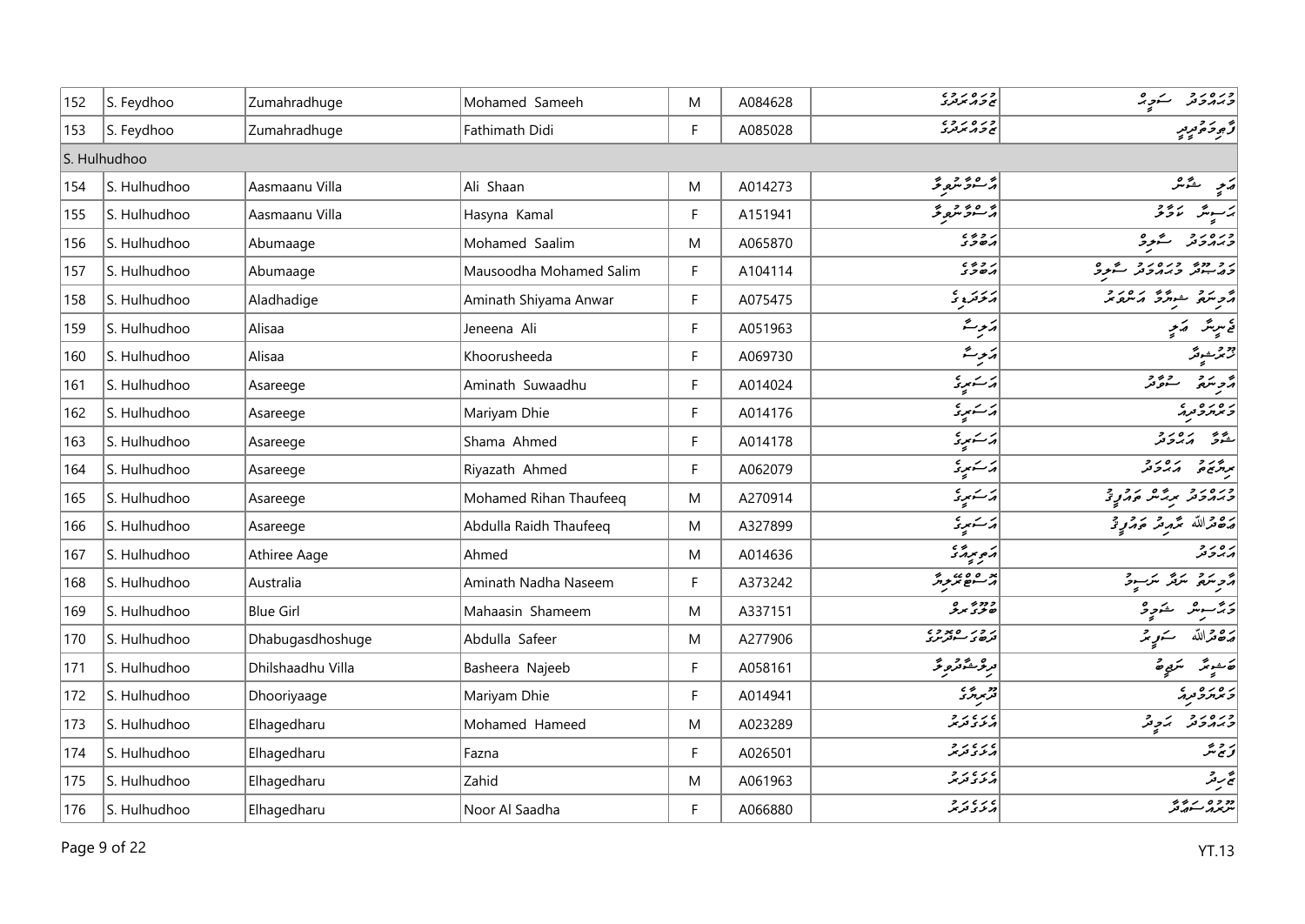| 177 | S. Hulhudhoo | Elhagedharu   | Saeeda Abdul Muhusin      | F           | A099349 | ے رے ر و<br>پر تر تر بر                 | سەر شەھەر جەم جەسىر                                  |
|-----|--------------|---------------|---------------------------|-------------|---------|-----------------------------------------|------------------------------------------------------|
| 178 | S. Hulhudhoo | Fazaa         | Sudhuna Waleed            | F           | A023317 | تريخ                                    | سەندىگە ئۇمۇند                                       |
| 179 | S. Hulhudhoo | Fazaa         | Muawiath Waleed           | M           | A042824 | تريج                                    | כמקום קבת                                            |
| 180 | S. Hulhudhoo | Finiunimaage  | Naeema Moosa              | F           | A014697 | و سرړ سرچ د                             | ىمەت 195                                             |
| 181 | S. Hulhudhoo | Garden        | Aminath Fariyal           | $\mathsf F$ | A072946 | پر مر                                   | أأديني كبراز                                         |
| 182 | S. Hulhudhoo | Gulaabeege    | Hawwa Dhie                | F           | A023832 | د و همه م<br>د تره د                    | پروڅورم                                              |
| 183 | S. Hulhudhoo | Gulaabeege    | Mariyam Zumam Zareer      | F           | A273746 | و و مي<br>د گريمو د                     | ره ده ووه مر بر                                      |
| 184 | S. Hulhudhoo | Hadhubalaage  | Ibrahim Aslam             | M           | A279690 | ر ور د ،<br>رکون مود                    | مەھرىرى كەسىرى                                       |
| 185 | S. Hulhudhoo | Hazaarumaage  | Mariyam Izuwa Wafir       | F           | A279145 | ر ۶ و ۶ ی<br>تریخ بوری                  | أد ورو و و و و و تر تر                               |
| 186 | S. Hulhudhoo | Heenaamaage   | Aminath Basheera          | F           | A014361 | ر پژو <sup>ي</sup>                      | أترجم فضيتم                                          |
| 187 | S. Hulhudhoo | Husnuheenaage | Ibrahim Arif              | M           | A014327 | <sup>و</sup> سەمئ <sub>رى</sub> ئىرى    | وەترىر ھېرو                                          |
| 188 | S. Hulhudhoo | Huvadhumaage  | Fathimath Musthafa        | F           | A014346 | و ر و » ،<br>روىرو د                    | د ۱۵۷۵.<br>تر بیروژ<br>وحجوحهم                       |
| 189 | S. Hulhudhoo | Huvadhumaage  | Azulifa Luthfee           | F           | A049339 | و ر و د »<br>ر ه ترو د                  | أرجم وقرقر وجرور                                     |
| 190 | S. Hulhudhoo | Iruvai        | Ahmed Unais               | M           | A014943 | وبخرعه                                  | أرەرو وتىرگ                                          |
| 191 | S. Hulhudhoo | Iruzuvaamaage | Aishath Khalid            | F           | A014532 | د و و د د و<br>د مربع څرنو ک            | أقمر مشكرة المتحرقر                                  |
| 192 | S. Hulhudhoo | Iruzuvaamaage | Nazeera Khalid            | F           | A014533 | د و و د د و<br>د مربع څرنو ک            | سَمَدٍ مِمَّدٍ السَّرْحِيْدُ                         |
| 193 | S. Hulhudhoo | Iruzuvaamaage | Aminath Khalidh           | F           | A021593 | د و و د د د<br>م مربع تو <del>و</del> د | أأروبترة<br>رٌ وتر                                   |
| 194 | S. Hulhudhoo | Iruzuvaamaage | Fathimath Khalid          | F           | A045617 | د د د د د د<br>م مربع څ و د             | و په پر د<br>رٌ وتر                                  |
| 195 | S. Hulhudhoo | Iruzuvaamaage | Ahmed Riyaz               | M           | A067983 | د و و ه و ،<br>مربر بی تر د ک           | رەرو بروگ                                            |
| 196 | S. Hulhudhoo | Iruzuvaamaage | Shifa Musthafa            | F           | A080964 | <br>  مرسمی تر و ی                      | شوژ ژبانوژ                                           |
| 197 | S. Hulhudhoo | Iruzuvaamaage | Moomina Ibrahim Didi      | $\mathsf F$ | A158576 | د ۶۶۶۶ و.<br>د مربع څرنو د              | ووویتر ارگانتریوترمر                                 |
| 198 | S. Hulhudhoo | Iruzuvaamaage | Shuhudha Mujuthaba Haleem | F           | A340936 | <br>  مرسمی حرکری                       | ودو دوره روه                                         |
| 199 | S. Hulhudhoo | Janavareege   | Moosa Manikufaanu         | M           | A025118 | ئے سَرَعَہ سرِیْہ                       | ة مەسىر ئەتەر ئەتەر<br>مەسىر ئىس                     |
| 200 | S. Hulhudhoo | Janavareege   | Mohamed Muawwaz           | M           | A377737 | <br>  نئے سَرعَہ س <sub>می</sub> ر      | כנסני כנסני<br>קמתכת כממפץ                           |
| 201 | S. Hulhudhoo | Jifti         | Zulaikha Zahir            | F           | A014086 | قوقريح                                  | چ ئۆمە <sup>م</sup> ەر<br>س<br>سچ س <sub>ر</sub> تنز |
| 202 | S. Hulhudhoo | Jifti         | Ali Maniku                | M           | A014459 | وگريج                                   | ە ئېچە ئەسرىتى<br>مەنبە                              |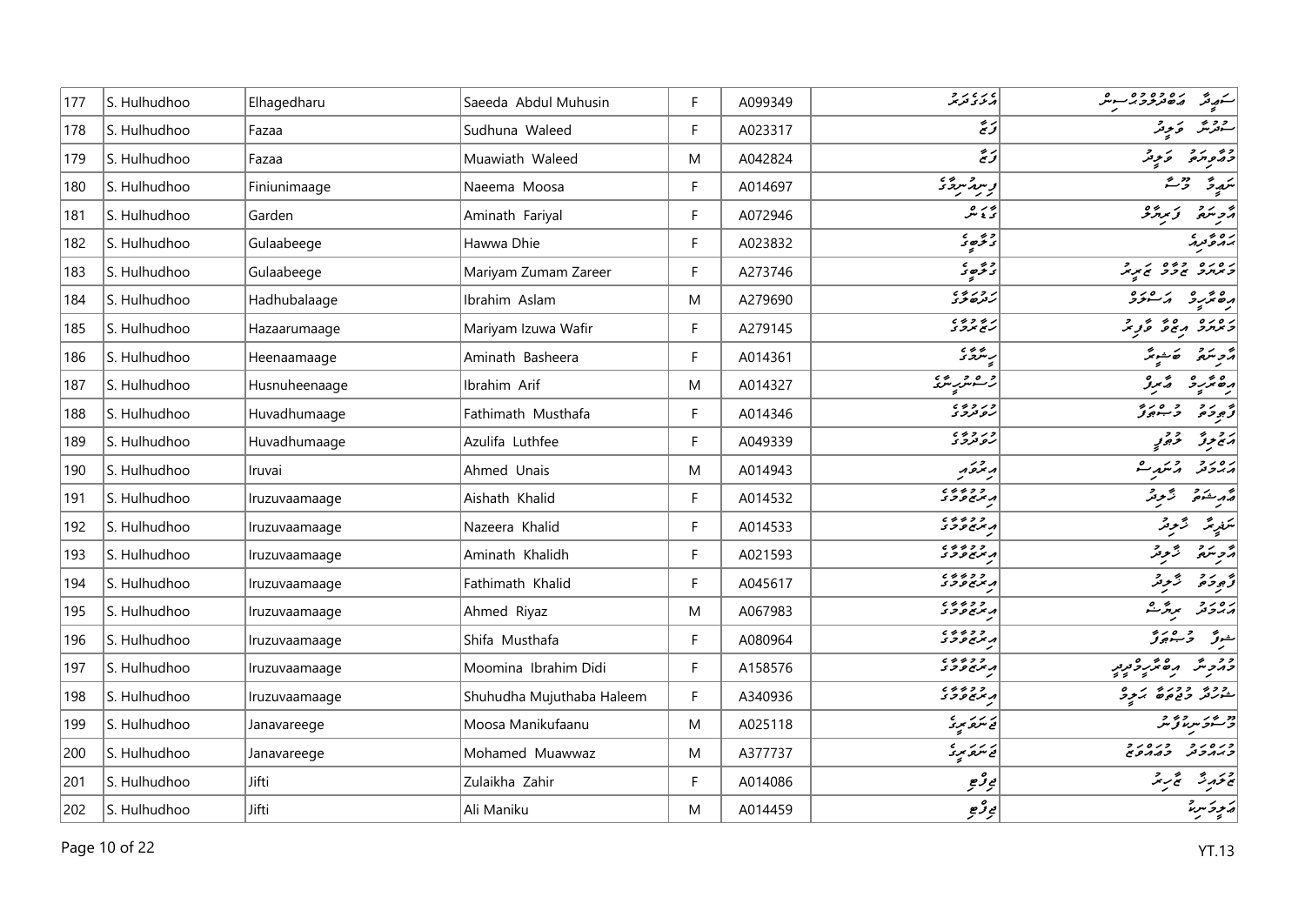| 203 | S. Hulhudhoo | Jifti          | Neema Ali              | F         | A273951 | وژح                                    | ەكىپىيە<br>سرمجّر<br>مستق                |
|-----|--------------|----------------|------------------------|-----------|---------|----------------------------------------|------------------------------------------|
| 204 | S. Hulhudhoo | Kashimaage     | Mariyam Dhie           | F         | A014126 | ر<br>ما مورد د                         | ر جديره بره<br>د بر پردوبرد              |
| 205 | S. Hulhudhoo | Lavendly       | Ahmed Samaah           | ${\sf M}$ | A278473 | ءِ ۽ هء <sup>م</sup> و                 | رەرو سەرە                                |
| 206 | S. Hulhudhoo | Maafiya        | Mohamed Ibreez         | M         | A147477 | څوپر                                   | و رە ر د<br><i>د بە</i> پەر<br>ەرھىمرى   |
| 207 | S. Hulhudhoo | Maagasdhoshuge | Aishath Didi           | F         | A064208 | بر رحس و د د<br>تر که مسلومور          | ر<br>په کېږ شکوه کو لو                   |
| 208 | S. Hulhudhoo | Maagasdhoshuge | Mohamed Widhadh        | M         | A076318 | به رحمه و د و<br>و ی سسوتوری           | ورەر دەپەر                               |
| 209 | S. Hulhudhoo | Maagasdhoshuge | Ali Nauf               | M         | A329764 | به رحمه و د و<br>و ی سسوتوری           | أەسم مىدىق                               |
| 210 | S. Hulhudhoo | Maakoani       | Ahmed Shiyaz           | ${\sf M}$ | A014755 | و مهمبر<br>حرمانبر                     | ره ر د شورگرم<br>درگرفتر شورگرم          |
| 211 | S. Hulhudhoo | Makhmaage      | Ahmed Shibaz           | ${\sf M}$ | A014754 | ر ه و ،<br><del>د</del> رقمه           | ره رو شوخه و                             |
| 212 | S. Hulhudhoo | Massaaguge     | Mariyam Salnaz Shareef | F         | A343222 | ره شود ،                               | رەرە بەۋشى ھەيرۇ                         |
| 213 | S. Hulhudhoo | Moorithige     | Hawwa Dhie             | F         | A014432 | دد<br>تر مرمو د                        | رە ئەرىم<br>شەرقى قىرەر                  |
| 214 | S. Hulhudhoo | Mulahmaage     | Ibrahim Althaf         | ${\sf M}$ | A270928 | و ره و ،<br>د <del>و</del> د د د       | دە ئەر ئەدەر                             |
| 215 | S. Hulhudhoo | Mulahmaage     | Ali Azzam Waheed       | M         | A338876 | و ره و »<br>تر په ژ                    | ב ב הפייד ביבת                           |
| 216 | S. Hulhudhoo | Nisam          | Mohamed Shafraz        | ${\sf M}$ | A156907 | سرىكىۋ                                 | وره رو ده ده<br><i>وبرو دو</i> شوتونتریخ |
| 217 | S. Hulhudhoo | Orchid Fehi    | Zeedha Hussain         | F         | A040643 | ەر بەي<br>مەر بۇ ئۈر                   | پرونگر برگشمریش                          |
| 218 | S. Hulhudhoo | Orchid Vaadhee | Ali Aslah              | ${\sf M}$ | A056289 | ە<br>مەر ۋە قىر                        | ە ئەسىمى                                 |
| 219 | S. Hulhudhoo | Orchid Vaadhee | Aminath Shudha         | F         | A123099 | ەر بە ئەھمىيە<br>مەسىم ئەھم            | أأترسكم فتحفر                            |
| 220 | S. Hulhudhoo | Orchidge       | Raziyya Razee          | F         | A154121 | لېمونه                                 | ىكەسىدە مەكەب<br>مەسىرە مەكەب            |
| 221 | S. Hulhudhoo | Ozone          | Aishath Shaadhin       | F         | A166550 | 222                                    | و د شود.<br>م<br>شەھەر سىگە              |
| 222 | S. Hulhudhoo | Penzee Villa   | Moosa Futha            | ${\sf M}$ | A014742 | ئۇشجومۇ                                | دو پروه                                  |
| 223 | S. Hulhudhoo | Pleasure Way   | Naahidha Jaufar        | F         | A014777 | و ی بر ی<br>  بو ی بره                 | تررتر فقاترتر                            |
| 224 | S. Hulhudhoo | Pleasure Way   | Ahmed Aiman Mohamed    | ${\sf M}$ | A278463 | اہ ی پر پر<br>اگر <del>قری</del> م ہور | גם גב הגבית כגבבת                        |
| 225 | S. Hulhudhoo | Pleasure Way   | Ibrahim Amaan Mohamed  | ${\sf M}$ | A279288 | ہ یہ پر ے<br>تر <del>تر</del> یح مرت   |                                          |
| 226 | S. Hulhudhoo | Raihaanuge     | Shafraz Ali            | M         | A099624 | ىر بەر ئەيرى<br>ئىر بار ئىس            | شۇڭرىق مەير                              |
| 227 | S. Hulhudhoo | Rasgedharu     | Sabeeha Ali            | F         | A014628 | بر رہ ۽ ر و<br>برڪو تعريم              | ٤ۄ؆                                      |
| 228 | S. Hulhudhoo | Rasgedharu     | Ahmed Shafeeu          | ${\sf M}$ | A014664 | ر ره ، د چ<br>بر سوی تعریم             | رەرد شرور                                |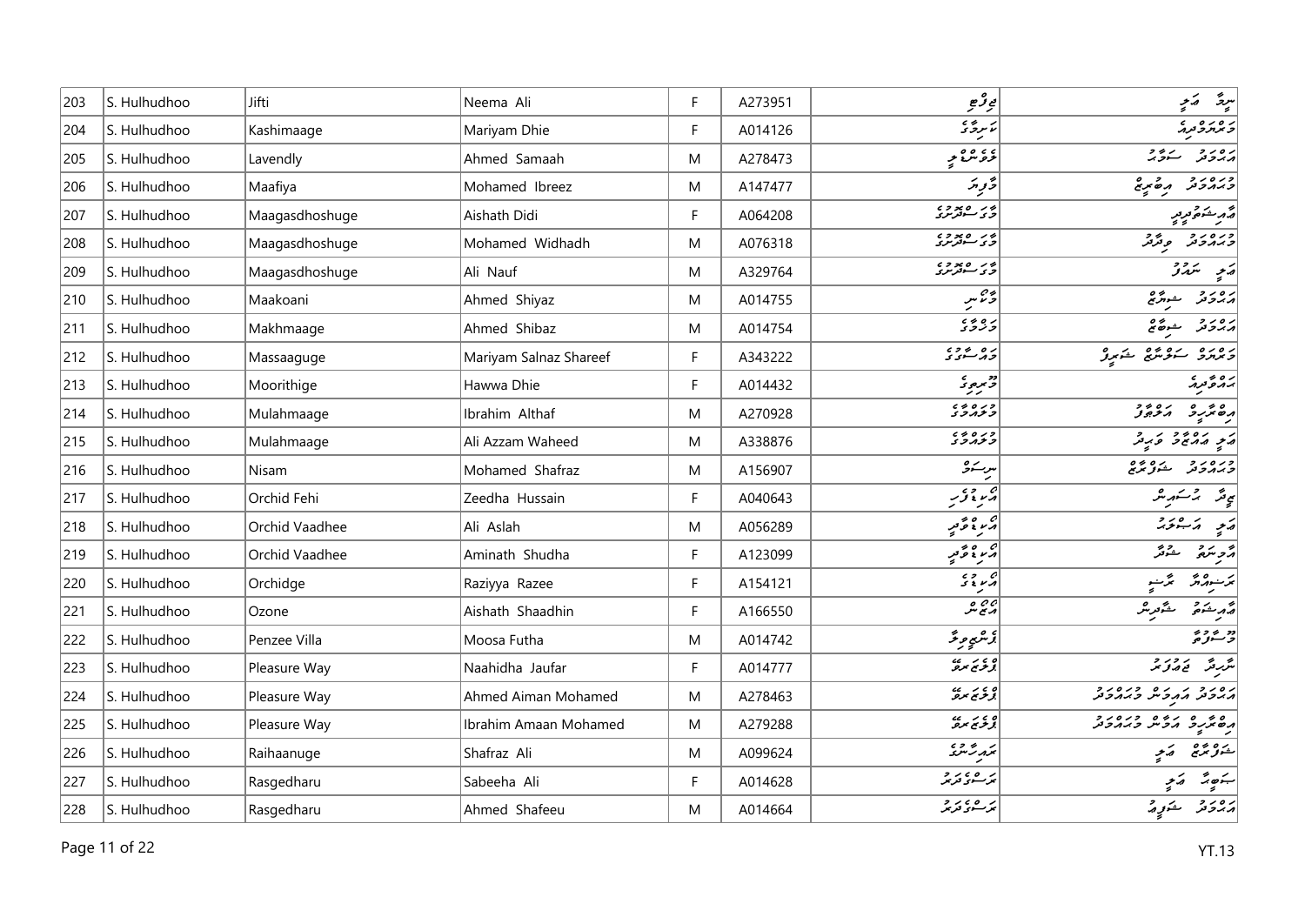| 229 | S. Hulhudhoo | Rasgedharu           | Aminath Shafia         | F         | A039279 | ىر رە ، ئەر ج<br>ئىرسىسى تىرىپر | ۇ جە ئىدە<br>مەسىم<br>شَدَّوِ پُرُ                                                                                                                |
|-----|--------------|----------------------|------------------------|-----------|---------|---------------------------------|---------------------------------------------------------------------------------------------------------------------------------------------------|
| 230 | S. Hulhudhoo | Rasgedharu           | Haseenu Shafeeu        | M         | A274847 | ر ره ، د و<br>بر سوء تربر       | پرَ سوء په شوَړٍ په                                                                                                                               |
| 231 | S. Hulhudhoo | Roazee Villa         | Mohamed Shafiz         | M         | A104302 | لئر يپويژ                       | ورەرو ئىرو                                                                                                                                        |
| 232 | S. Hulhudhoo | Rose Meed            | Mohamed Shaamiu        | M         | A281728 | مرج ح <sub>و</sub> ء            | وره دو ده و                                                                                                                                       |
| 233 | S. Hulhudhoo | Safaa                | Safoora Ibrahim        | F         | A014769 | ىبە ئۇ                          | دە ئەرد<br>سەدىرىپە                                                                                                                               |
| 234 | S. Hulhudhoo | Safaa                | Aminath Azlifa         | F         | A014912 | ىبە ئۇ                          | أأوبته أأفرجو                                                                                                                                     |
| 235 | S. Hulhudhoo | Safaa                | Rafia Ibrahim          | F         | A152060 | سەتى                            | بزورة المقتررة                                                                                                                                    |
| 236 | S. Hulhudhoo | Sony                 | Ibrahim Imran          | M         | A279867 | يع<br>په                        | أرەنزىر بەدىر                                                                                                                                     |
| 237 | S. Hulhudhoo | Sosunge              | Hassan Asadh           | ${\sf M}$ | A014690 | ين ئەيترى                       | برستى مەسىر                                                                                                                                       |
| 238 | S. Hulhudhoo | <b>Tulip Vaadhee</b> | Ibrahim Musthafa       | ${\sf M}$ | A024983 | ھ م <sup>7</sup> پر قرمز مر     | دەندىرو ورورو                                                                                                                                     |
| 239 | S. Hulhudhoo | Udhares              | Aishath Nuhaa          | F         | A271821 | د ر ،<br>مرتد بر <u>م</u>       | و مر شده و برگر<br>مرگز مرگز                                                                                                                      |
| 240 | S. Hulhudhoo | Unimaage             | Aminath Ali            | F         | A014154 | رسوری                           | أزويته أرمو                                                                                                                                       |
| 241 | S. Hulhudhoo | Vaarey Villa         | Mohamed Jaushan Hilmy  | ${\sf M}$ | A331275 | و پر <sub>وگ</sub>              |                                                                                                                                                   |
| 242 | S. Hulhudhoo | Vaijeheyge           | Hudhuna Sameer         | F         | A039575 | ر<br>ح د مع ر د                 | دوند سکوند<br>روندگ                                                                                                                               |
| 243 | S. Hulhudhoo | Vaijeheyge           | Fathimath Saeed        | F         | A039577 | ر<br>ح د ق ر د                  |                                                                                                                                                   |
| 244 | S. Hulhudhoo | Vidhuvaruge          | Khadeeja Abdul Hameed  | F         | A014098 | و تر و ،<br>وتر <i>و تر</i> د   |                                                                                                                                                   |
| 245 | S. Hulhudhoo | White Harbour        | Aminath Manike         | F         | A014950 | ە بەغ ئەھ بىر                   | أأد سكود سره                                                                                                                                      |
| 246 | S. Hulhudhoo | White Harbour        | Mohamed Basheer        | ${\sf M}$ | A058457 | دَرءِ رَّهَ بر                  |                                                                                                                                                   |
| 247 | S. Hulhudhoo | White Harbour        | Sheeath Basheer        | F         | A099625 | دَرِهِ رَّهَ بر                 | $\begin{array}{c c}\n\mathcal{L}_{\mathcal{L}} & \mathcal{L}_{\mathcal{L}} \\ \mathcal{L}_{\mathcal{L}} & \mathcal{L}_{\mathcal{L}}\n\end{array}$ |
| 248 | S. Hulhudhoo | White Zaraaf         | Mariyam Rasheeda       | F         | A278602 | ئەرھىج ئىڭر                     | رەرە برشونگر                                                                                                                                      |
| 249 | S. Hulhudhoo | White Zaraaf         | Mohamed Muhavin Hassan | M         | A278609 | عەرىج ئەتتىرى                   | ورەرو وە مەكرىم                                                                                                                                   |
|     | S. Meedhoo   |                      |                        |           |         |                                 |                                                                                                                                                   |
| 250 | S. Meedhoo   | Aazaadhu Villa       | Abdulla Rameez         | ${\sf M}$ | A092481 | رمع قرع قرّ                     | برە قراللە<br>بمرتزع                                                                                                                              |
| 251 | S. Meedhoo   | Adha                 | Mariyam Shaakila       | F         | A157947 | برتر                            | ر ه ر ه<br>د بربرد                                                                                                                                |
| 252 | S. Meedhoo   | Aris                 | Ibrahim Farish         | ${\sf M}$ | A279816 | ەئىرىشە                         | رە ئۈرۈ                                                                                                                                           |
| 253 | S. Meedhoo   | Asrumaa Vaadhee      | Ahmed Shius            | ${\sf M}$ | A061575 | ړ په د وي ور                    | ره رو ده وگ<br>مربروتر شورگ                                                                                                                       |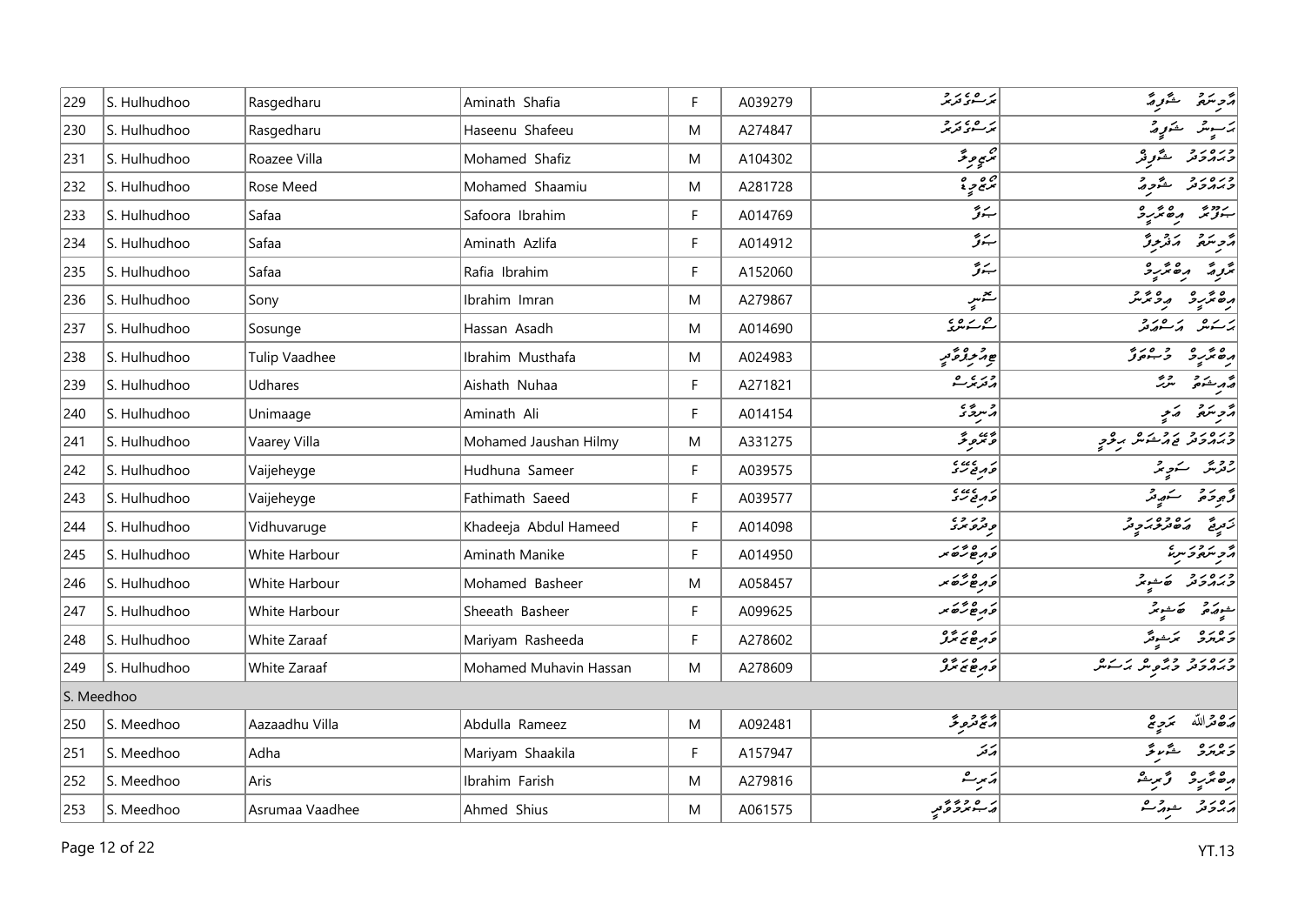| 254 | S. Meedhoo | Asrumaage         | Umair Abdulla          | M         | A269190 | ر ۱۵ وه و<br>پرکسه موری                 | حرم حرم حاصرالله                       |
|-----|------------|-------------------|------------------------|-----------|---------|-----------------------------------------|----------------------------------------|
| 255 | S. Meedhoo | Binaa             | Aishath Ashiya Shathir | F         | A271151 | حویٹر                                   | و<br>وزم شوه المشور شوه م              |
| 256 | S. Meedhoo | <b>Binaa</b>      | Mariyam Aniya Shathir  | F         | A271154 | ھىتر                                    | دەرە ئېرىگە شەر                        |
| 257 | S. Meedhoo | Dhaarussalaam     | Aishath Didi           | F         | A013268 | ء وه ريەه<br>ترىرە سەنۇر                | د د شوه نومو<br>د کر شوه نومو          |
| 258 | S. Meedhoo | Dhaarussalaam     | Aminath Suhaa Muneer   | F         | A279836 | ء وه ريده<br>تربر پر سکوگ               | ر<br>أو سعد العالم المحسن المحسن       |
| 259 | S. Meedhoo | Dhabumaage        | Mifrah Naseem          | M         | A082202 | ر و ۵ با<br>تر <i>ه و ی</i>             | وويرو ترب                              |
| 260 | S. Meedhoo | Dhekunuge         | Saliha Jaufar Faiz     | F         | A268005 | ، و و ،<br>تور سری                      |                                        |
| 261 | S. Meedhoo | Dheyliya Villa    | Mariyam Shima          | F         | A279576 | نئ <i>و پڙو</i> گر                      | و وړه شوگر                             |
| 262 | S. Meedhoo | Dhuveydhaaruge    | Ahmed Didi             | M         | A032550 | وړ پر و د<br>ترو تر بر ت                | ر صدر<br>د بر د ترور ور                |
| 263 | S. Meedhoo | Fairlin           | Hassan Nafiu           | ${\sf M}$ | A014669 | ئۇر <i>تى</i> رىبەر                     | ىر سەش سىگروڭ                          |
| 264 | S. Meedhoo | Fenfiyaaz Vaadhee | Mariyam Sobira         | F         | A069931 | ۇ شرىر ترىج قرىر                        | رەرە بەر                               |
| 265 | S. Meedhoo | Fenfiyaaz Vaadhee | Aishath Manaal Mohamed | F         | A269707 | ې موږ په مخې په د                       |                                        |
| 266 | S. Meedhoo | Feyrugasdhoshuge  | Sausan Kamaal          | F         | A268619 | در و در ه در و د<br>از برو سوترمرو      | سەر سەھ ئەنزى                          |
| 267 | S. Meedhoo | Green Villa       | Hassan Azhar           | ${\sf M}$ | A140671 | <mark>ۇ <sub>مې</sub>شوقە</mark>        | يركبش المتحارجر                        |
| 268 | S. Meedhoo | Green Villa       | Fathimath Saairaa      | F         | A158538 | ە بېرىئر <sub>ى</sub> رگە               | قرموخرة مستعربته                       |
| 269 | S. Meedhoo | Gulbakaage        | Aminath Shaha          | F         | A267934 | و و ر پر ۽<br><sub>ک</sub> موڻ <i>س</i> | أأروسهم المشركة                        |
| 270 | S. Meedhoo | Gulfaamge         | Mariyam Rasheeda       | F         | A071020 | د ه و ه ه ،<br>د نروگر د                | و و ر و سر پر شونگر                    |
| 271 | S. Meedhoo | Gulshange         | Aminath Ihya           | F         | A013162 | وه په ۵ په<br>د نوشتمند                 | أأدبتهم الراجر                         |
| 272 | S. Meedhoo | Gumreege          | Abdulla Shiyaz         | ${\sf M}$ | A068183 | و ه مړي<br>  د ح مړي                    | ەھىراللە<br>شەدگرىج                    |
| 273 | S. Meedhoo | Hazaaree Villa    | Shameesa Khalid        | F         | A013983 | رىج <sub>مېرى</sub> رىگە<br>ئەس         | رٌ وتر<br>  شَرَحٍ مُتَمّ              |
| 274 | S. Meedhoo | Hulhehi           | Mariyam Latheefa       | F         | A013929 | ترعريه                                  | رەرە كەرگ                              |
| 275 | S. Meedhoo | Hulhehi           | Jenifa Naseem          | F         | A013930 | و ء<br>روب                              | ئ <sub>ى</sub> سرۇ سەسوۋ               |
| 276 | S. Meedhoo | Hulhehi           | Jamheena Naseem        | F         | A270728 | ترعرب                                   | ئەۋرىتىلى تىرسوۋ                       |
| 277 | S. Meedhoo | Ihugekula         | Hussain Faisal         | ${\sf M}$ | A151055 | اړدنۍ نړۍ                               | يرسكهرش وكهاجلى                        |
| 278 | S. Meedhoo | Iraak             | Ahmed Najah            | M         | A013873 | وبترع                                   | ر ەر د<br>م.روتر<br>ىر بە ە<br>سرقى بر |
| 279 | S. Meedhoo | Iraasmekuge       | Ibrahim Didi           | M         | A054473 | ارېژ شوی دی                             | رە ئەر ئەربىر<br>ر                     |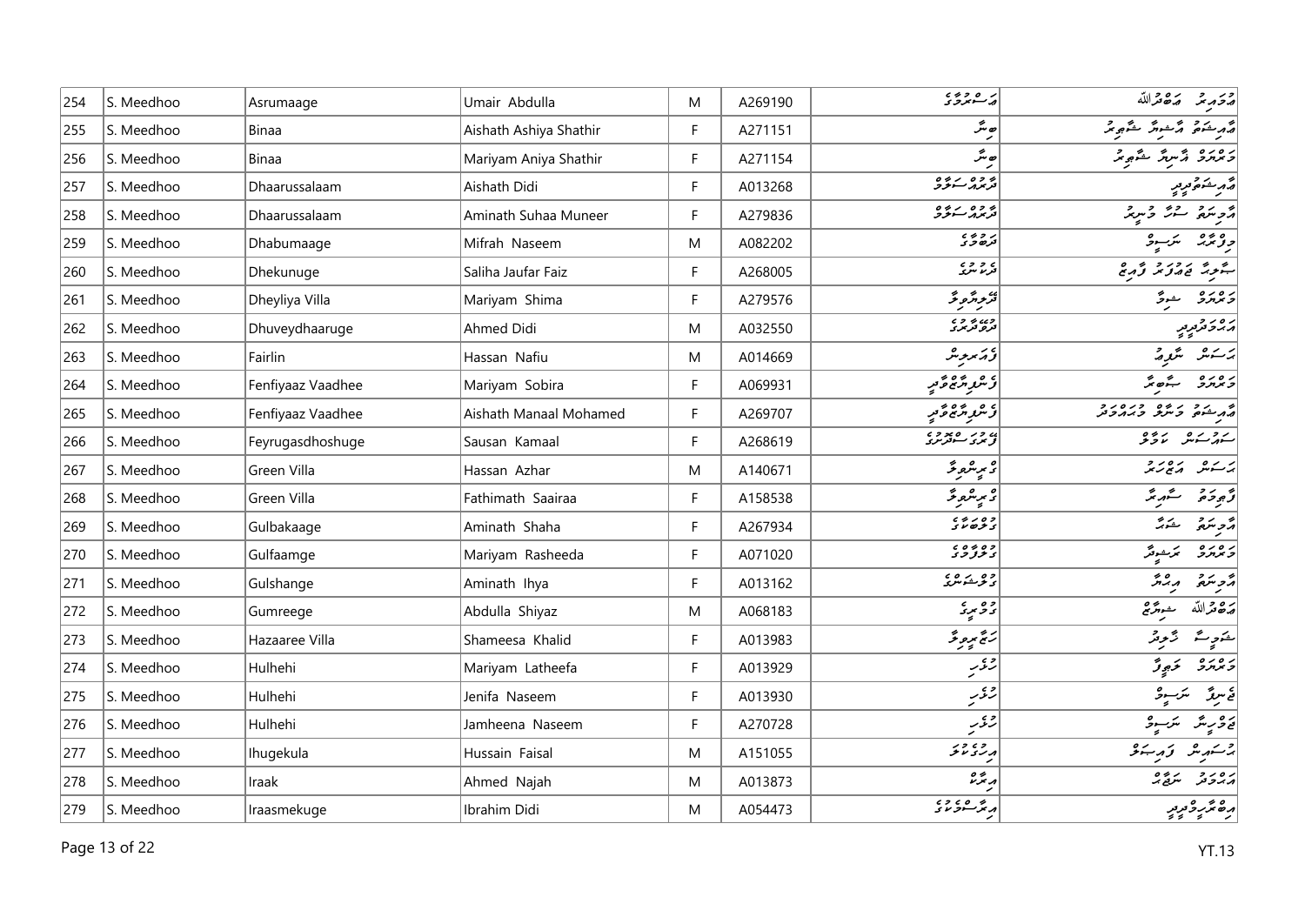| 280 | S. Meedhoo | Javaahirumaage | Mohamed Nabeel       | M           | A052013 | پر ځېږ چې د<br>  مخه ځې چرچ د | وره دو سکھو                                                |
|-----|------------|----------------|----------------------|-------------|---------|-------------------------------|------------------------------------------------------------|
| 281 | S. Meedhoo | Kalhihaaru     | Aminath Hamra        | F           | A310928 | ىز بەر ئەر<br>س               | أأروسكم بروتر                                              |
| 282 | S. Meedhoo | Kalhihaaru     | Shafaq Waseem        | F           | A324954 | بأعرشيمه                      | لتنوتى كالسوطى                                             |
| 283 | S. Meedhoo | Leaf Side      | Safa Mohamed         | F           | A268568 | ىر ۋېسىدى <sub>د</sub> ى      | ر په دره د و.<br>سون د بر د و تر                           |
| 284 | S. Meedhoo | Lilly Villa    | Musthansir Mumthaz   | ${\sf M}$   | A013453 | ا و و ه و گر<br><u>ست</u>     | و ۱۵۰۵ و دورو<br>د سوړسرسر د د وي                          |
| 285 | S. Meedhoo | Lilyge         | Ahmed Shamil         | M           | A013730 | مومورگا<br>مربح               | رەرد شەرى<br>مەردىر شەرى                                   |
| 286 | S. Meedhoo | Maafushi       | Aminath Nazila       | F           | A271142 | ۇ تۇمر                        | ۇ ئەسكە ئىسى ئى                                            |
| 287 | S. Meedhoo | Maafushi       | Ibrahim Haroon       | M           | A338838 | ۇتۇبر                         | یر دو ه<br>رنجو نگر<br>ە ھەترىر <sup>ى</sup><br>بر ھەترىرى |
| 288 | S. Meedhoo | Maakoani       | Ibrahim Assad        | M           | A013857 | وتنتمبر                       | دە ئېرىۋ<br>پر ھير تر                                      |
| 289 | S. Meedhoo | Maavas         | Aminath Shamrath     | $\mathsf F$ | A099612 | ۇر ئە                         | أأرمز<br>شەۋىر ۋ                                           |
| 290 | S. Meedhoo | Maizaan        | Nuzuha Hamdee        | F           | A014021 | ئەرىئ <sup>ى</sup> ر          | يروع روبر                                                  |
| 291 | S. Meedhoo | Malaaz         | Aminath Zidhna       | $\mathsf F$ | A014665 | ترڅي                          | أأدمنغ بإقراش                                              |
| 292 | S. Meedhoo | Malaaz         | Zeenath Hassan       | F           | A270756 | ترڅې                          | ىپ ئىرق ئەسكەنلەر                                          |
| 293 | S. Meedhoo | Medhuge        | Nasira Hussain       | $\mathsf F$ | A063973 | ړ و ،<br>مربو                 | ىترىبويتى ب <u>ەر</u> شىرىتى                               |
| 294 | S. Meedhoo | Merihaanaa     | Aishath Nahula       | F           | A062552 | ۇ بررمىگە<br>م                |                                                            |
| 295 | S. Meedhoo | Miaheli        | Jawaza Zahir         | F           | A069835 | جەڭجە                         | $3\sqrt{2}$ $2\sqrt{2}$                                    |
| 296 | S. Meedhoo | Miraaz         | Ibrahim Saeed        | M           | A028073 | حرمتنى                        | ە ھېڭرىرى<br>ب<br>سكهر قر                                  |
| 297 | S. Meedhoo | Miraaz         | Mohamed Liraar       | M           | A271093 | حريميمح                       | دره در در سورتر<br>در در در سورتر                          |
| 298 | S. Meedhoo | Narugis Villa  | Abdull Wahhab Ahmed  | M           | A023590 | ىئەتترى <sub>ر</sub> مەھرىچە  | ره وه ره دو در ره دو<br>پرهنرمورد ره برر در                |
| 299 | S. Meedhoo | Noofiya        | Mariyam Shahula      | F           | A079982 | يتروير                        | رەرە خەربى                                                 |
| 300 | S. Meedhoo | Raaz           | Fathimath Didi       | $\mathsf F$ | A013966 | پر ہ<br>برج                   | تر و د و در در                                             |
| 301 | S. Meedhoo | Raaz           | Aishath Shamma       | $\mathsf F$ | A270112 | برمج                          | $\frac{201}{400}$ $\frac{22}{40}$                          |
| 302 | S. Meedhoo | Raaz           | Aminath Shamra       | $\mathsf F$ | A270120 | بترج                          | $rac{20}{x^{2}}$                                           |
| 303 | S. Meedhoo | Riveli         | Dhaana Ahmed         | F           | A099617 | برۂ م                         | ترش پرور و                                                 |
| 304 | S. Meedhoo | Riveli         | Ibrahim Ruwais Ahmed | M           | A279853 | برۂ م                         | مصر و بروم مددور                                           |
| 305 | S. Meedhoo | Roanuge        | Ahmed Usam           | M           | A268500 | ە د ،<br>ئىرسرى               | رەرد دىدە                                                  |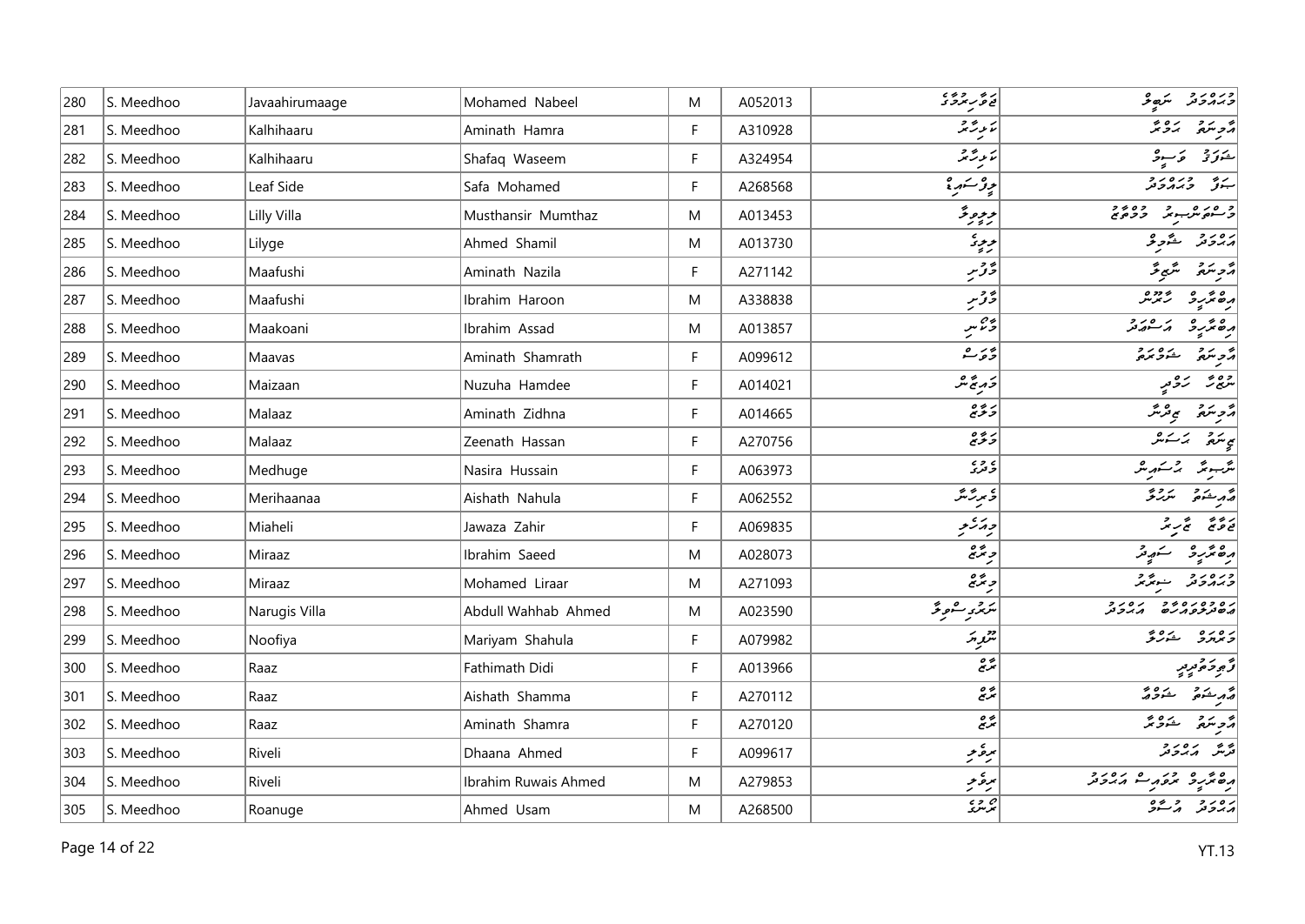| 306 | S. Meedhoo   | Roazee       | Nuzuhath Hassan       | F. | A271086 | جريمج                      | برسەمىر<br>  پرچ ئرم                                  |
|-----|--------------|--------------|-----------------------|----|---------|----------------------------|-------------------------------------------------------|
| 307 | S. Meedhoo   | ∍Sheen       | Mohamed Rasheed       | M  | A013347 | سندمش                      | و ره د د<br>تر <i>ډ</i> ر تر<br>بمرشدقر               |
| 308 | S. Meedhoo   | Sunlight     | Hawwa Ishran Fathy    | F. | A157921 | سەمرىخەر ھ                 | رەپ مەشكەر دو.<br>بەمە مەشكەر ۋەب                     |
| 309 | S. Meedhoo   | Sunny Croaft | Hawwa Zahira          | F. | A013624 | سەسرىز ئىرو ھ              | رەپ پەر                                               |
| 310 | S. Meedhoo   | Sunny Croaft | Mohamed Jinan Rasheed | M  | A158381 | سەسرىز ئىرو ھ              | ورەر وەھەر كەشەر                                      |
| 311 | S. Meedhoo   | Tea Tree     | Ibrahim Waseem        | M  | A023465 | ۔<br>پخچ غونمی             | مەھرىرى<br>وكسوفر                                     |
| 312 | S. Meedhoo   | Thoathaage   | Ramiza Ibrahim        | F. | A079489 | $c \neq c$<br>مومو ی       | $\circ$ $\circ$ $\circ$<br>پر پر پخ<br>مرد م<br>フンメめハ |
| 313 | S. Meedhoo   | Valliaruge   | Mariyam Shihama       | F. | A013190 | ر ه<br>و <i>د پر پر</i> پر | ر ه ر ه<br><del>ر</del> بربرو<br>ے رُگر               |
| 314 | l S. Meedhoo | Vidhathari   | Mariyam Haathima      | F. | A269706 | و ترُیمَ مر                | ر ه ر ه<br><del>ر</del> بربرو<br>برجيء                |
| 315 | S. Meedhoo   | Vinamaa      | Hussain Nabeel        | M  | A269720 | ء سَرَرَّ                  | جرىسە مەر<br>سرّە ئۇ                                  |
| 316 | S. Meedhoo   | Vinamaa      | Abdulla Naseef        | M  | A270627 | ە ئىرگە                    | <mark>بر25</mark> مرالله<br>ىئرسېرتر                  |
| 317 | S. Meedhoo   | Vinamaa      | Hassan Nazeel         | M  | A279983 | ە سَرَرَّ                  | ئەستەش-سىرى ئى                                        |
| 318 | S. Meedhoo   | Zamaaneefehi | Aminath Shathira      | F. | A013564 | ئەڭ سېۋىر                  | ړ د سره<br>ستگهر مگر                                  |
| 319 | S. Meedhoo   | Zamaaneefehi | Mariyam Riza          | F. | A013655 | ئەقەسپۇر                   | ر ه بر ه<br><del>ر</del> بربرگ<br>ىرىگە               |
| 320 | S. Meedhoo   | Zamaaneefehi | Ayas Nasih            | M  | A269563 | ئەڭ سېڭەسر                 | ىر پۇر<br>$\mathcal{O}$<br>سرسبوبر                    |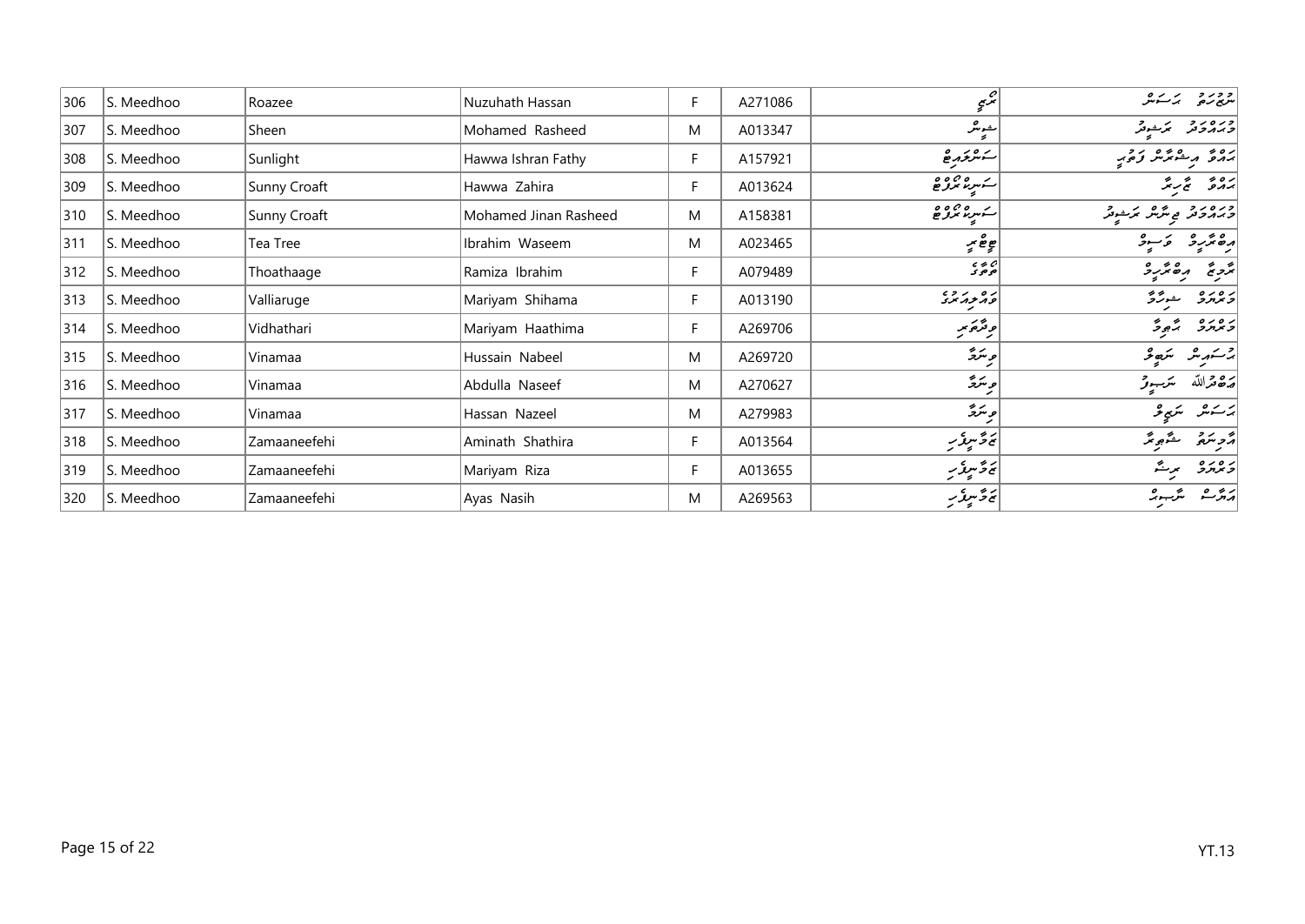## *w7qAn8m? sCw7mRo>u; wEw7mRw;sBo<*

| ' مرمر | 'يئرىثر: |
|--------|----------|
|        |          |
|        |          |
|        |          |

## *w7q9r@w7m> sCw7qHtFoFw7s; mAm=q7 w7qHtFoFw7s;*

| ىر تە | $\mathcal{O} \times$<br>$\sim$ | $\sim$<br>. . | لترنثر |
|-------|--------------------------------|---------------|--------|
|       |                                |               |        |
|       |                                |               |        |
|       |                                |               |        |

| $\frac{2}{n}$ | $\overline{\phantom{a}}$ | اير هنه. | $\mathcal{O} \times$<br>سرسر |
|---------------|--------------------------|----------|------------------------------|
|               |                          |          |                              |
|               |                          |          |                              |
|               |                          |          |                              |

| ' ئىرتىر: | سر سر |  |
|-----------|-------|--|
|           |       |  |
|           |       |  |
|           |       |  |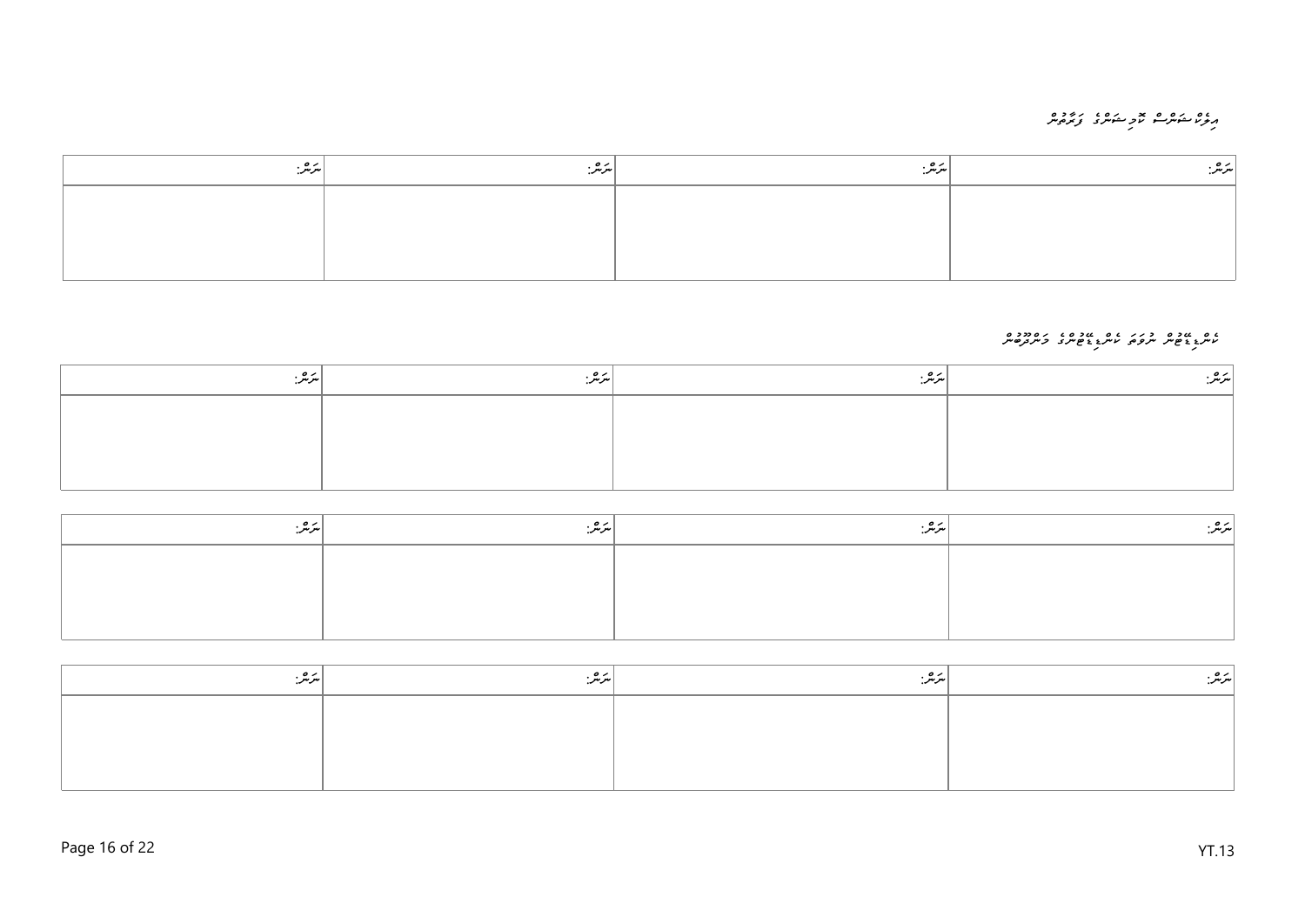| يره. | ο. | ا ير ه |  |
|------|----|--------|--|
|      |    |        |  |
|      |    |        |  |
|      |    |        |  |

| متريثر به | 。<br>'سرسر'۔ | يتزيترا | سرسر |
|-----------|--------------|---------|------|
|           |              |         |      |
|           |              |         |      |
|           |              |         |      |

| ىئرىتر. | $\sim$ | ا بر هه. | لىرىش |
|---------|--------|----------|-------|
|         |        |          |       |
|         |        |          |       |
|         |        |          |       |

| 。<br>مرس. | $\overline{\phantom{a}}$<br>مر مىر | يتريثر |
|-----------|------------------------------------|--------|
|           |                                    |        |
|           |                                    |        |
|           |                                    |        |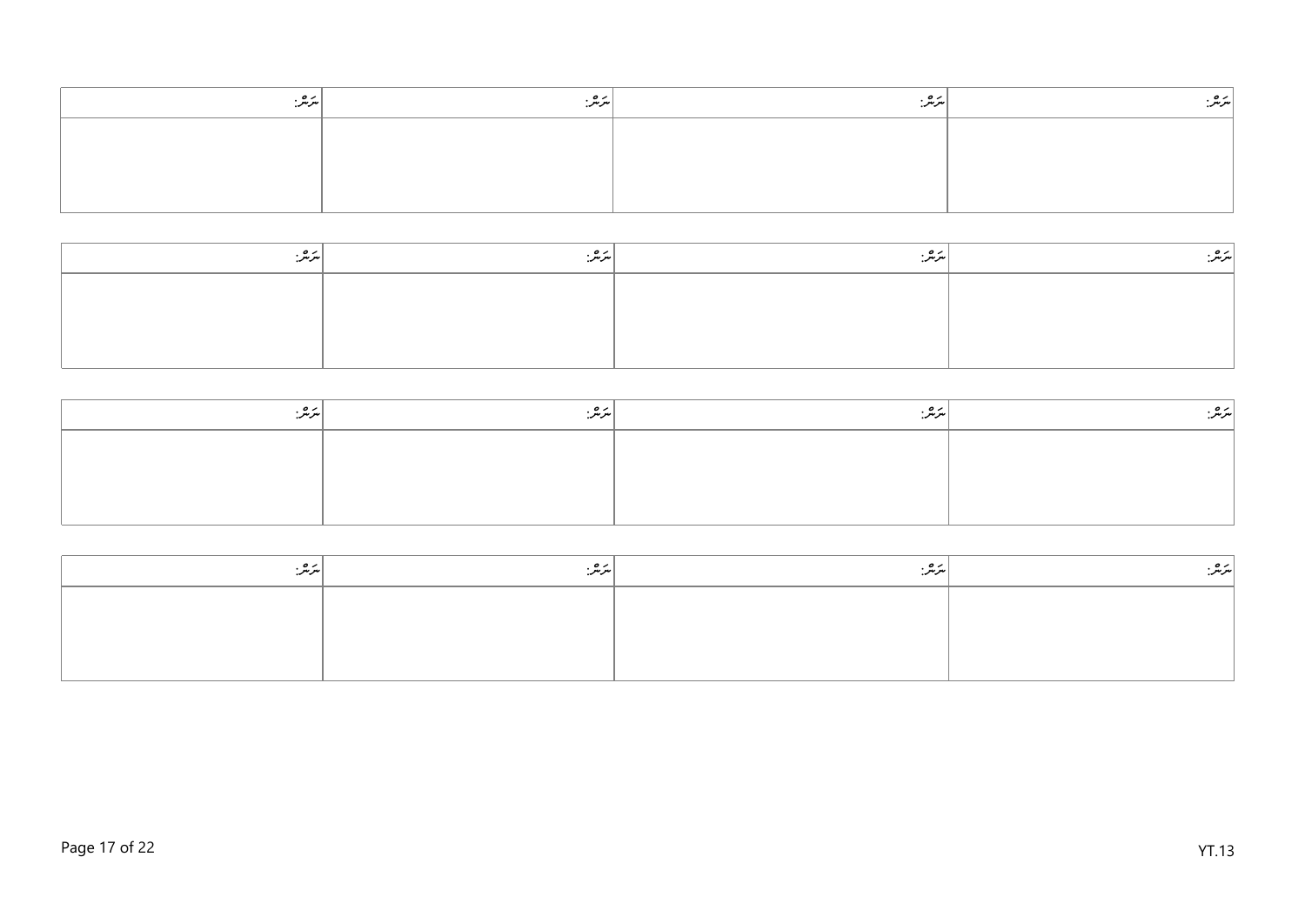| ير هو . | $\overline{\phantom{a}}$ | يرمر | اير هنه. |
|---------|--------------------------|------|----------|
|         |                          |      |          |
|         |                          |      |          |
|         |                          |      |          |

| ىر تىر: | $\circ$ $\sim$<br>" سرسر . | يترمير | o . |
|---------|----------------------------|--------|-----|
|         |                            |        |     |
|         |                            |        |     |
|         |                            |        |     |

| نتزيتر به | 。 | 。<br>سرسر. | o <i>~</i> |
|-----------|---|------------|------------|
|           |   |            |            |
|           |   |            |            |
|           |   |            |            |

|  | . ه |
|--|-----|
|  |     |
|  |     |
|  |     |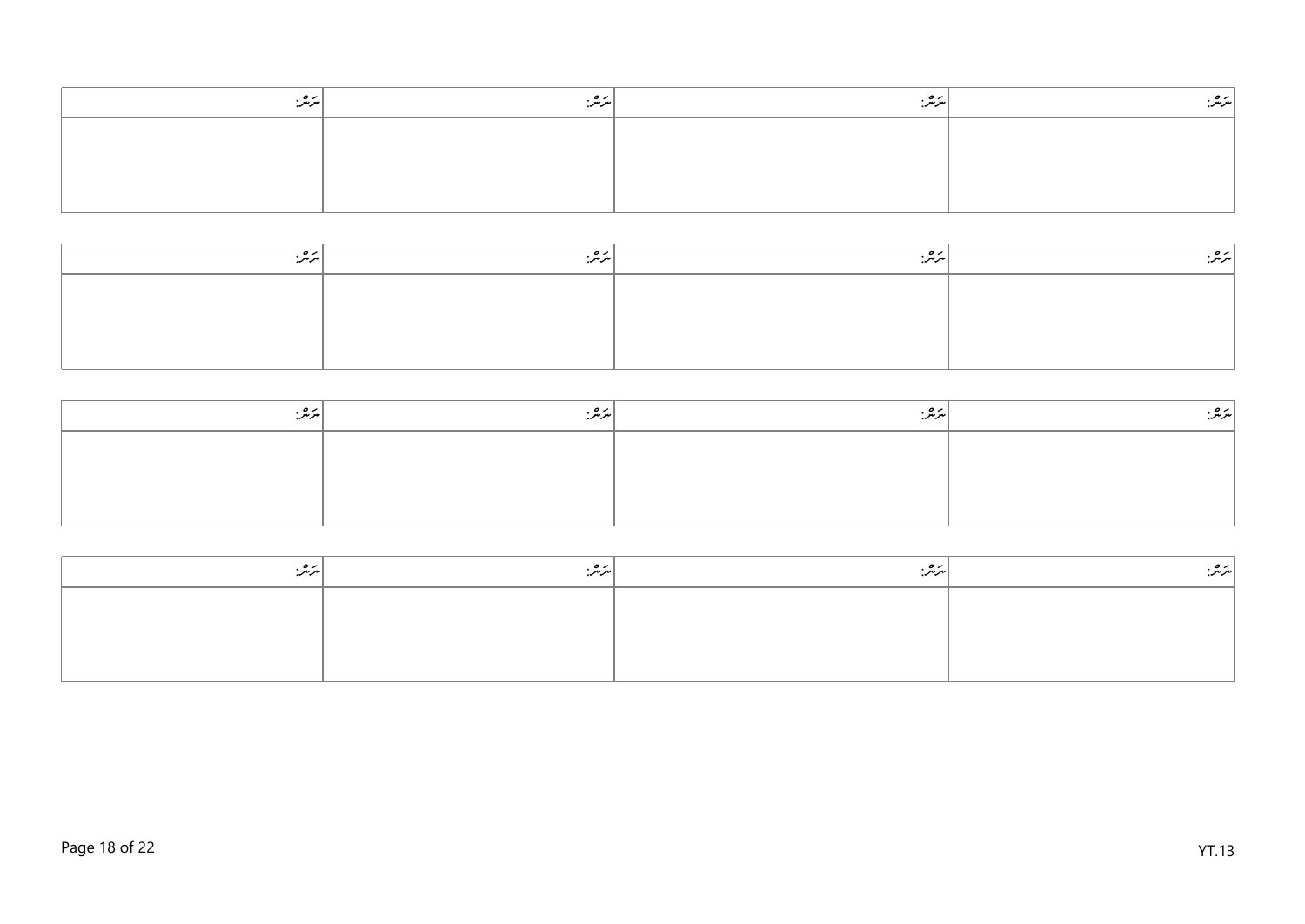| ير هو . | $\overline{\phantom{a}}$ | يرمر | اير هنه. |
|---------|--------------------------|------|----------|
|         |                          |      |          |
|         |                          |      |          |
|         |                          |      |          |

| ىر تىر: | $\circ$ $\sim$<br>" سرسر . | يترمير | o . |
|---------|----------------------------|--------|-----|
|         |                            |        |     |
|         |                            |        |     |
|         |                            |        |     |

| 'تترنثر: | . .<br>يسمونس. |  |
|----------|----------------|--|
|          |                |  |
|          |                |  |
|          |                |  |

|  | . ه |
|--|-----|
|  |     |
|  |     |
|  |     |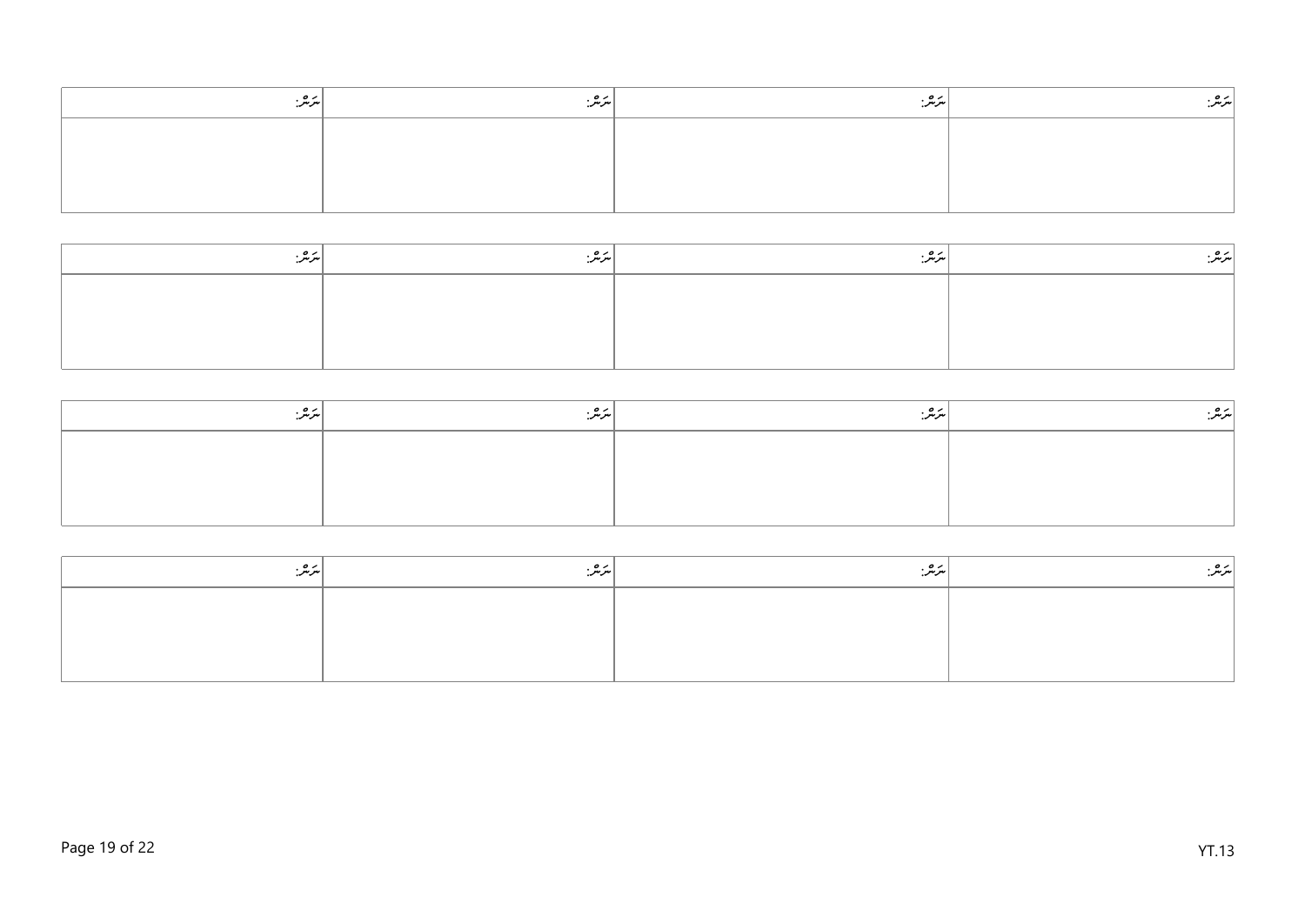| $\cdot$ | ο. | $\frac{\circ}{\cdot}$ | $\sim$<br>سرسر |
|---------|----|-----------------------|----------------|
|         |    |                       |                |
|         |    |                       |                |
|         |    |                       |                |

| يريثن | ' سرسر . |  |
|-------|----------|--|
|       |          |  |
|       |          |  |
|       |          |  |

| بر ه | 。 | $\overline{\phantom{0}}$<br>َ سومس. |  |
|------|---|-------------------------------------|--|
|      |   |                                     |  |
|      |   |                                     |  |
|      |   |                                     |  |

| 。<br>. س | ىرىىر |  |
|----------|-------|--|
|          |       |  |
|          |       |  |
|          |       |  |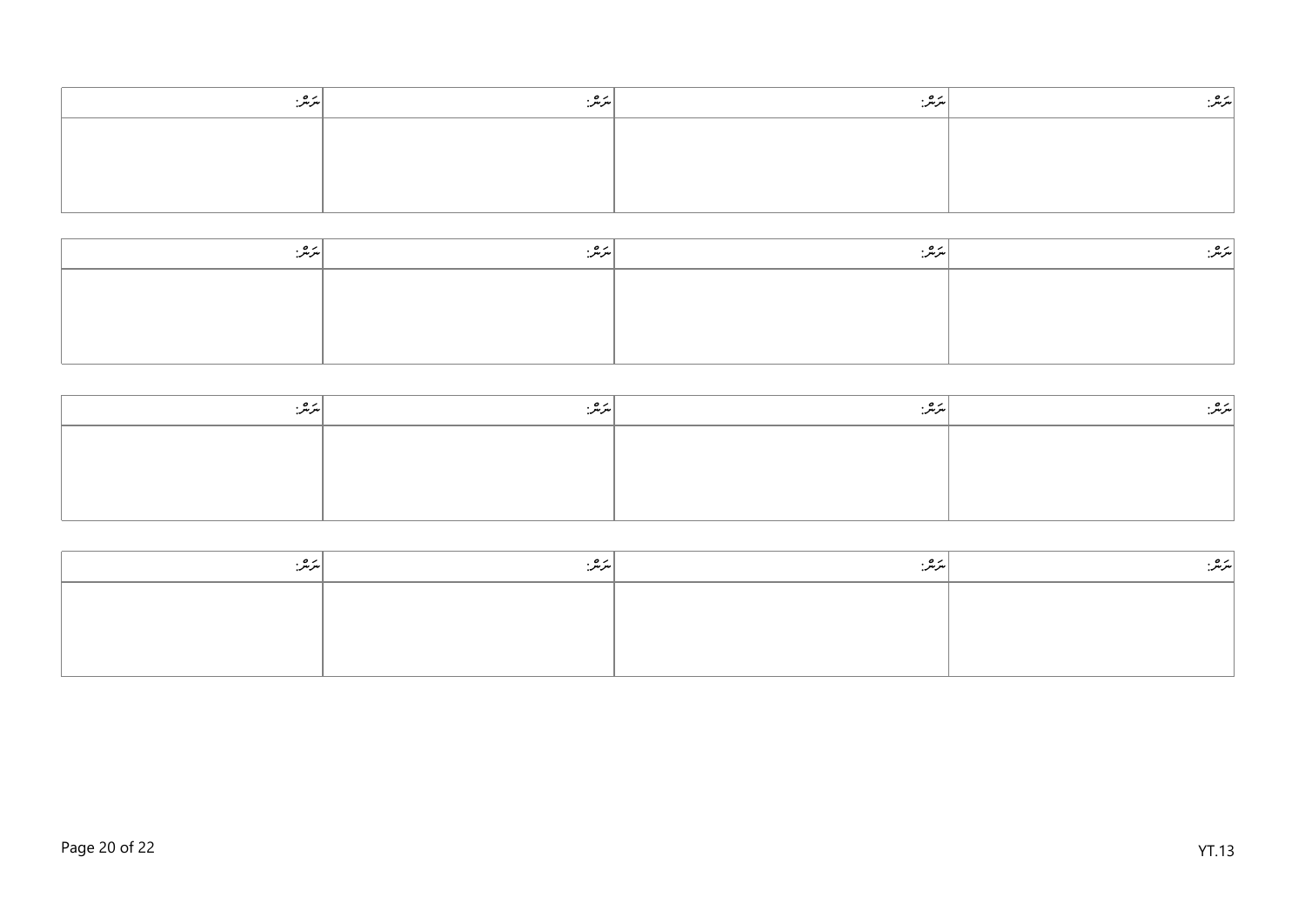| ير هو . | $\overline{\phantom{a}}$ | يرمر | اير هنه. |
|---------|--------------------------|------|----------|
|         |                          |      |          |
|         |                          |      |          |
|         |                          |      |          |

| ئىرتىر: | $\sim$<br>ا سرسر . | يئرمثر | o . |
|---------|--------------------|--------|-----|
|         |                    |        |     |
|         |                    |        |     |
|         |                    |        |     |

| انترنثر: | ر ه |  |
|----------|-----|--|
|          |     |  |
|          |     |  |
|          |     |  |

|  | . ه |
|--|-----|
|  |     |
|  |     |
|  |     |